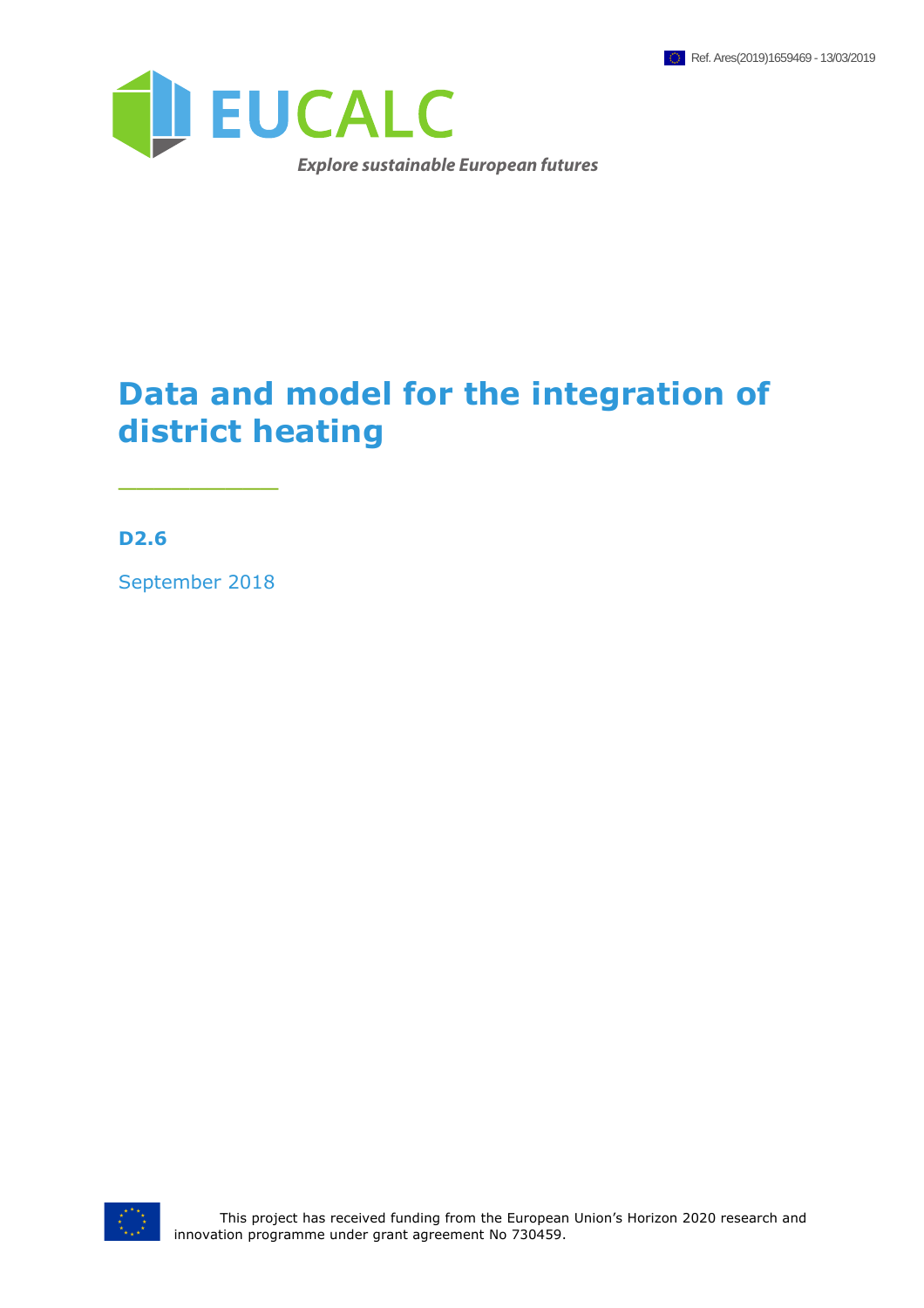

D2.6

| <b>Project Acronym</b><br>and Name      | EU Calculator: trade-offs and pathways towards<br>sustainable and low-carbon European Societies - EUCalc |  |  |
|-----------------------------------------|----------------------------------------------------------------------------------------------------------|--|--|
| <b>Grant Agreement</b><br><b>Number</b> | 730459                                                                                                   |  |  |
| <b>Document Type</b>                    | Report                                                                                                   |  |  |
| <b>Work Package</b>                     | <b>Building and Transport</b>                                                                            |  |  |
| <b>Document Title</b>                   | D <sub>2.6</sub>                                                                                         |  |  |
| <b>Main authors</b>                     | Víctor Codina Gironès, Xiang Li, François Maréchal                                                       |  |  |
| <b>Partner in charge</b>                | <b>EPFL</b>                                                                                              |  |  |
| <b>Contributing</b><br>partners         | Judit Kockat                                                                                             |  |  |
| <b>Release date</b>                     | September 2018                                                                                           |  |  |
| <b>Distribution</b>                     | Public:<br>All involved authors and co-authors agreed on the<br>publication                              |  |  |

#### **Short Description**

*This report summarises the structure, methodology and data used to develop the district heating sub-model for the European Calculator.* 

| <b>Quality check</b>        |             |  |  |
|-----------------------------|-------------|--|--|
| <b>Name of reviewer</b>     | <b>Date</b> |  |  |
| <b>Hannes Warmuth</b>       | 25.09.2018  |  |  |
| <b>Garret Patrick Kelly</b> | 27.09.2018  |  |  |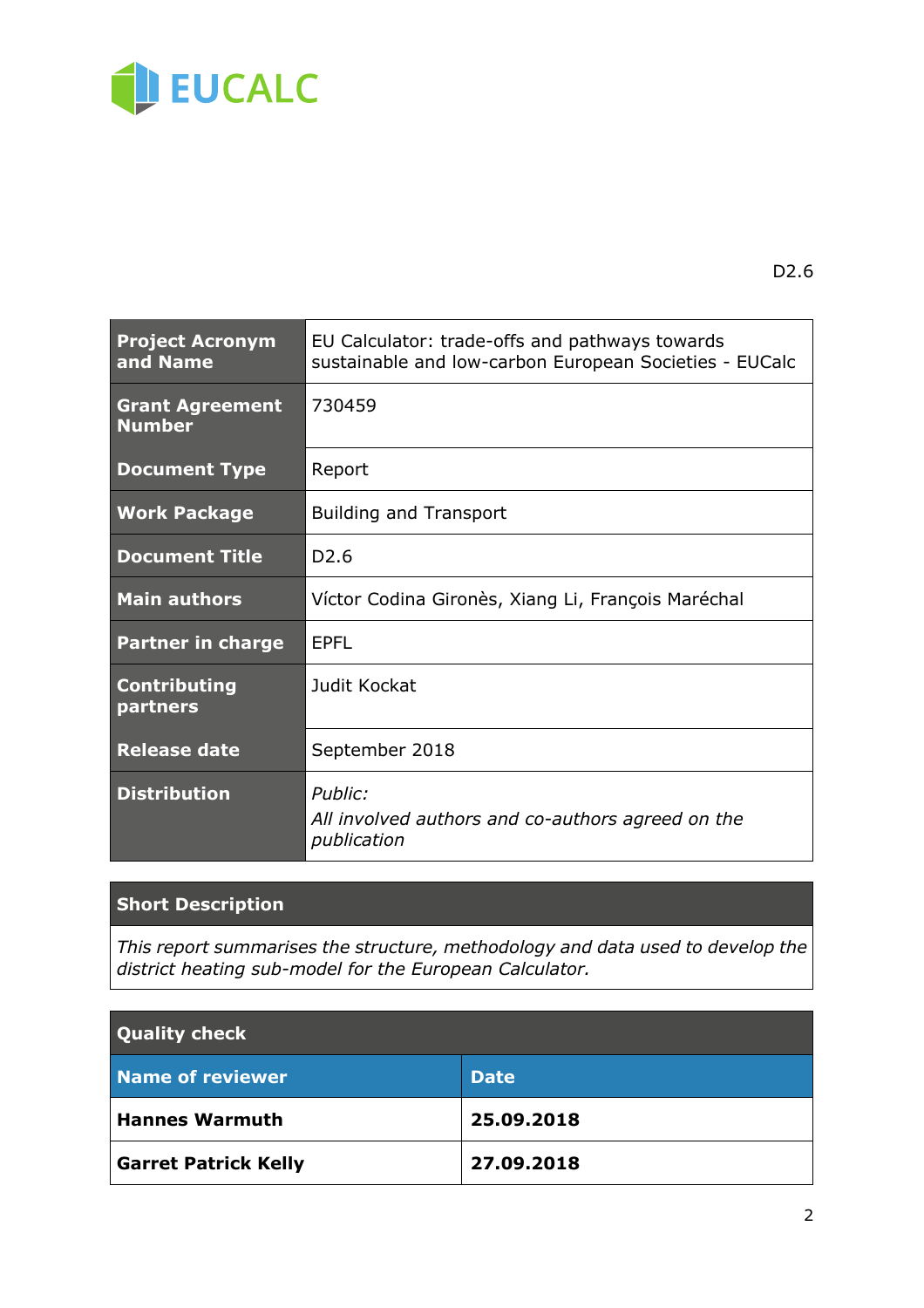

#### **Statement of originality:**

This deliverable contains original unpublished work except where clearly indicated otherwise. Acknowledgement of previously published material and of the work of others has been made through appropriate citation, quotation or both.

## **Table of Contents**

| $\mathbf{2}^-$ |  |
|----------------|--|
| 3              |  |
| 4              |  |
|                |  |
|                |  |
|                |  |
|                |  |
|                |  |
|                |  |
|                |  |
|                |  |
|                |  |
|                |  |
| 7              |  |
| 8              |  |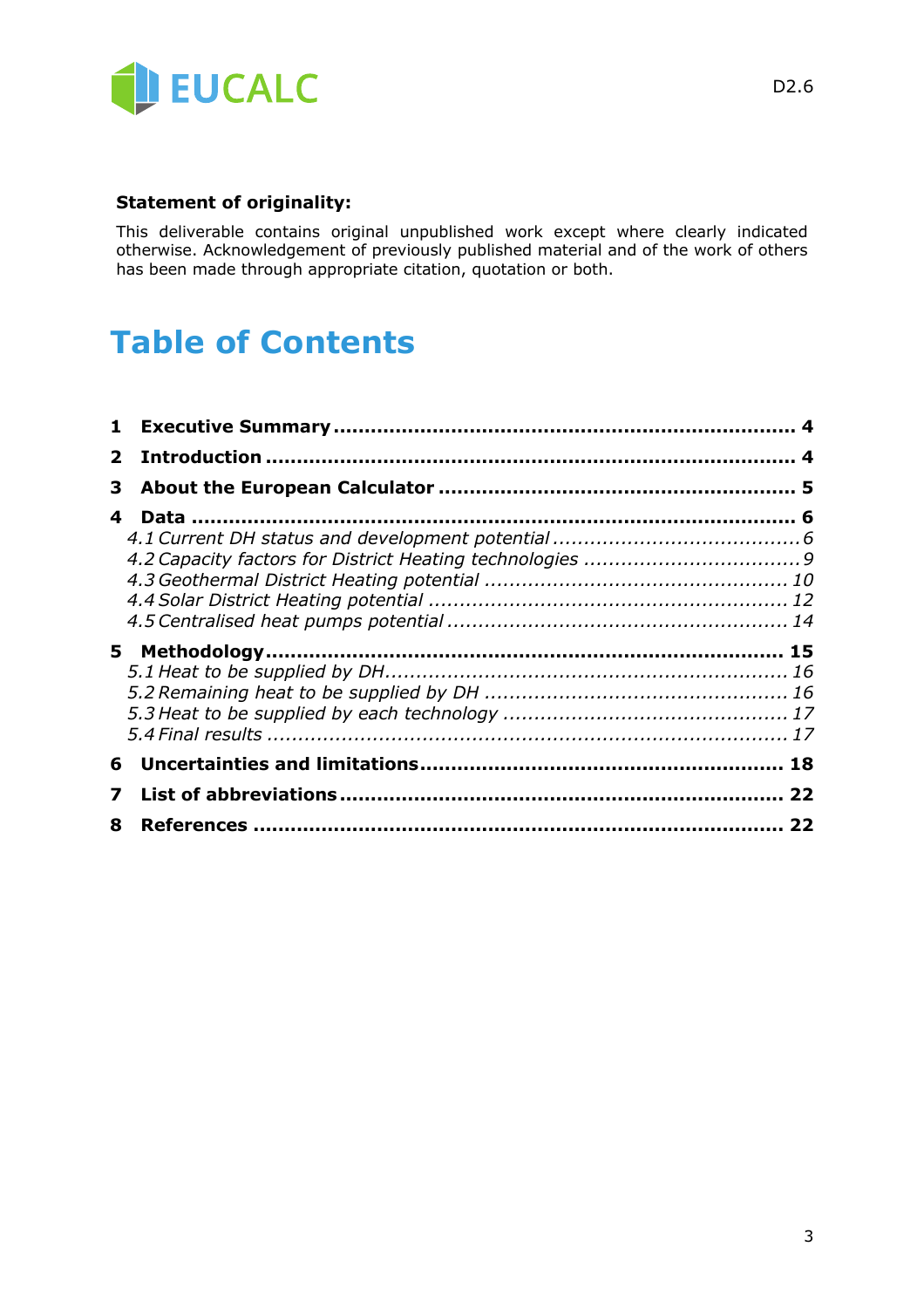

## **1 Executive Summary**

Heating and cooling of buildings currently accounts for 50% [1] of all energy consumption in the EU and 80% of it is covered burning natural gas, therefore any efficiencies of scale in these technologies will have significant impacts on meeting emissions reduction targets/carbon budgets. District Heating is currently used to heat 10% [2] of all European homes and has enormous potential to become even more efficient.

This report describes the data and methodology used for the development of the District Heating (DH) submodule which is part of the building's module of the European Calculator. The reader can find in the data section the sources and procedure followed to define the potentials for DH and its technologies in each European country. The methodology section describes the way the different data is put together to create the submodule, as well as the exchanges with the other modules in the calculator and the buildings module itself.

## **2 Introduction**

District heating as a concept is based on the fact that the heat production and heat demand points are usually in different locations. Hence it is necessary to transfer the heat from the production facility to its consumers. e.g. by means of underground hot water pipes. The goal of district heating is to allow the utilisation of centralized heat production technologies, which generate large amounts of heat and hence require large sets of consumers. A key benefit of this technology is that these centralised systems tend towards higher efficiencies than the decentralised technologies. For example, centralised heat pumps can use lakes or rivers as a heat source. The temperature of the water mass is higher than the outdoors air temperature in winter, so the coefficient of performance (COP) is improved. Furthermore, DH allows the valorisation of other heat sources like the waste heat from industry or the heat produced by CHP technologies.

The heat distributed by DH networks has its origin in heat sources or heat producing technologies. Heat sources supply heat without the need of an energy conversion step. The heat sources contemplated in this submodule are geothermal heat and waste heat from industry. The heat producing technologies convert a form of energy such as a fuel or electricity into heat. The technologies considered in the DH submodule are the following ones:

- Heat from centralised CHP systems (fuels to heat and electricity)
- Centralised solar thermal systems (solar radiation to heat)
- Centralised heat pumps (electricity to heat)
- Centralised boilers (fuels to heat)

Direct electric heating is the only technology not being considered for DH, since its use linked to a DH network does not bring any added value in comparison to decentralised direct electric heating systems installed in households. From this point onwards, the term "technology" will be used to refer to "heat producing technologies".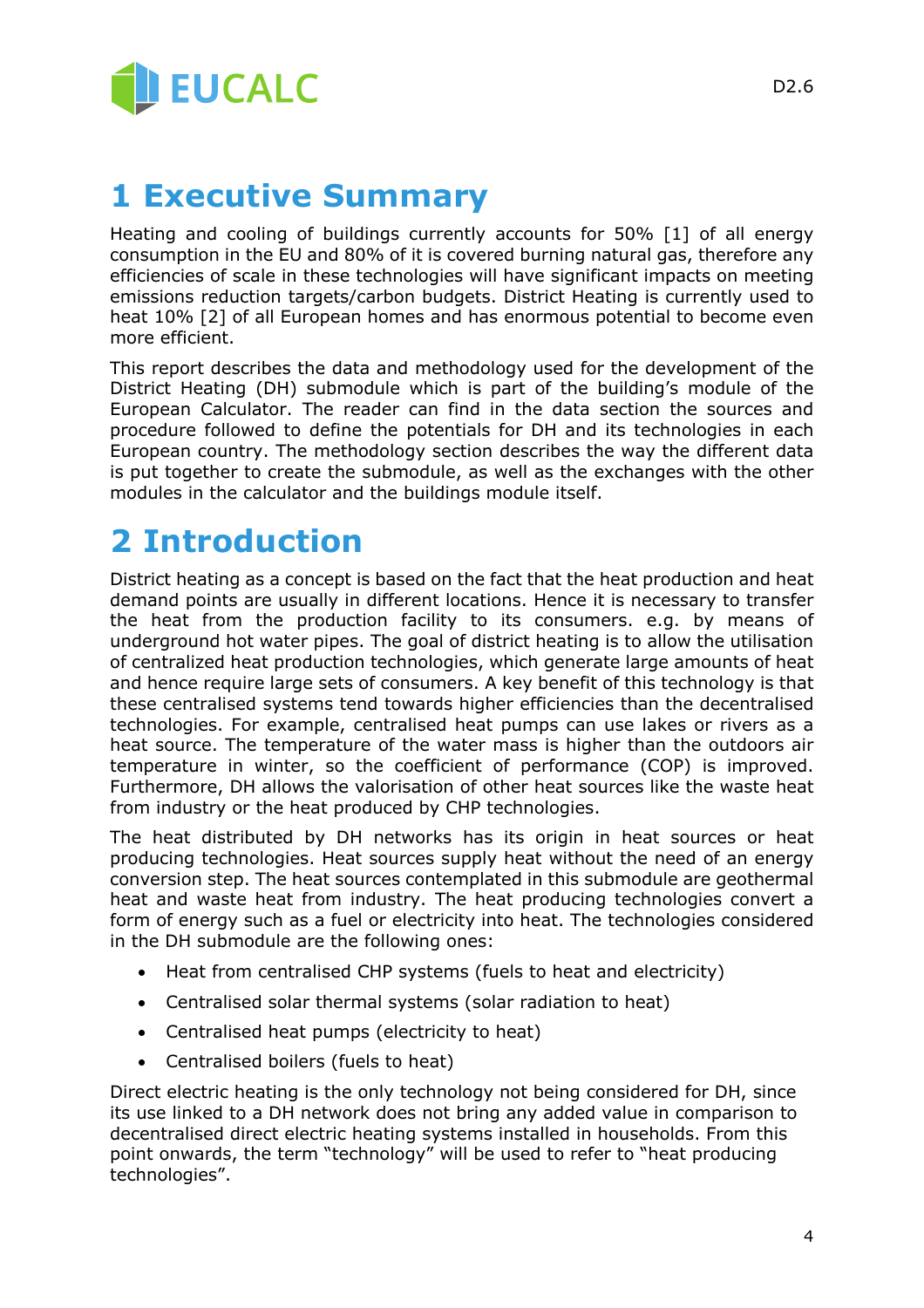

## **3 About the European Calculator**

The debate on decarbonizing Europe evolved over time from being the concern of individual national governments to encompassing a cross-border heterogeneity of economic sectors, businesses, regional decision makers and individuals. Simulation tools supporting policymaking were mostly shaped by focussed scientific debates and failed to engage with the new diversity of actors willing to drive transformation.

To bridge this gap, we developed the EU Calculator model and its user interface, the Transition Pathways Explorer, where users can define their own pathways using levers. A lever offers the possibility to choose between different options for one question, e.g. the degree of refurbishment in old buildings or the deployment of district heating networks. This tool has identified as potential users mainly European policymakers, businesses, NGOs amongst other societal actors. Its goal is to equip these potential users with the means to create their own low-carbon transformation pathways on the European and member state scale and compare them to other integrated pathways. The results will enable EU policymakers to support the energy, emissions and resources debate on a low carbon transition.

The underlying methodology roots between pure energy simulation and integrated impact assessment, and harmonizes across all sectors to link 1) behaviour, 2) products, 3) material & resources, 4) energy and 5) emissions. It also integrates trade-offs like the impact of eating habits on land-use or buildings renovation on material demand.



*Figure 1 – Modular structure of the EU-Calc model*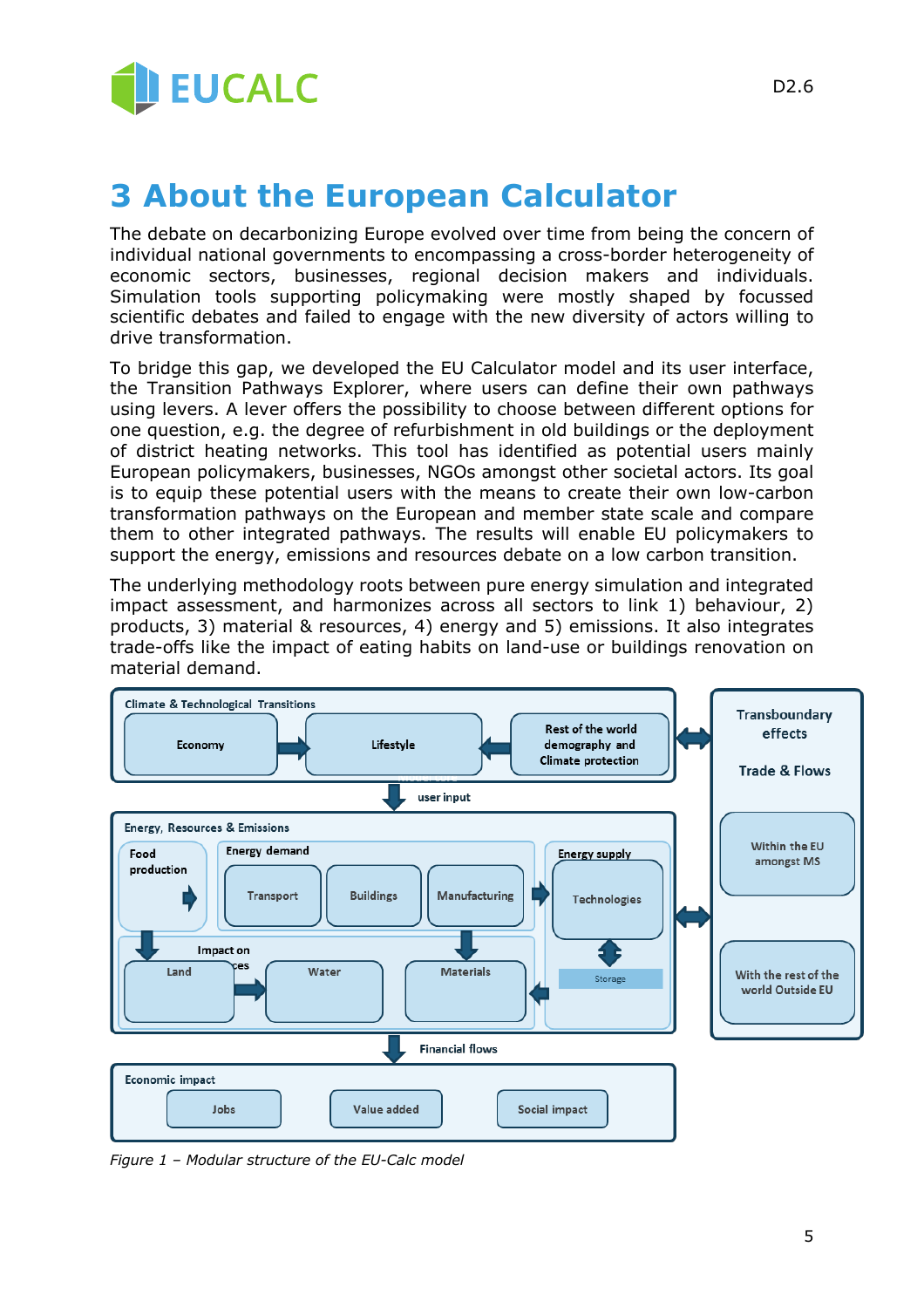

The European Calculator model consists of several interconnected modules (Figure 1). More information is included in the project's website.

### **4 Data**

This section presents the data used to build the district heating submodule, as well as their sources and the alignment of the data to increase their consistency. Consistency check is here referred to as an expert evaluation and possible adaptation of the available data applying common sense reasoning. This has been e.g. applied to several countries in which the given district heating shares were out of proportion compared to those of other countries from the same geographical region and/or with similar levels of urbanisation. The data of such countries was therefore adapted accordingly (see Bulgaria, Greece, Malta, and Cyprus *Table 3*). The underlying assumptions and data consistency of each country are discussed in detail in the respective tables.

The data section is structured in four main subsections: current district heating status, capacity factors and the geothermal, solar thermal and centralised heat pumps potential. The other heat sources and technologies presented in section 2 do not have dedicated paragraphs because of the following reasons:

- Waste heat from the industry & heat from centralised CHP systems. The amount of available heat for DH is determined by the industry and power modules, respectively.
- Centralised boilers: It exists no limitation for the deployment of centralised boilers.

### **4.1 Current DH status and development potential**

Table 1 contains the data on low temperature (Low T) heating demand, the current coverage of district heating and its potential by country. The current demand on low temperature heat, i.e. used for space heating and hot water in buildings<sup>1</sup>, is obtained from source [3] – see Reference in page 22 for details - for each country with some exceptions which are captured below in Table *2*.

The potential for DH for the remaining member states has been obtained from a large list of sources which are listed below in Table *3*.

 $\overline{a}$ 

 $1$  Opposed to that, high temperature heat is used for industrial processes.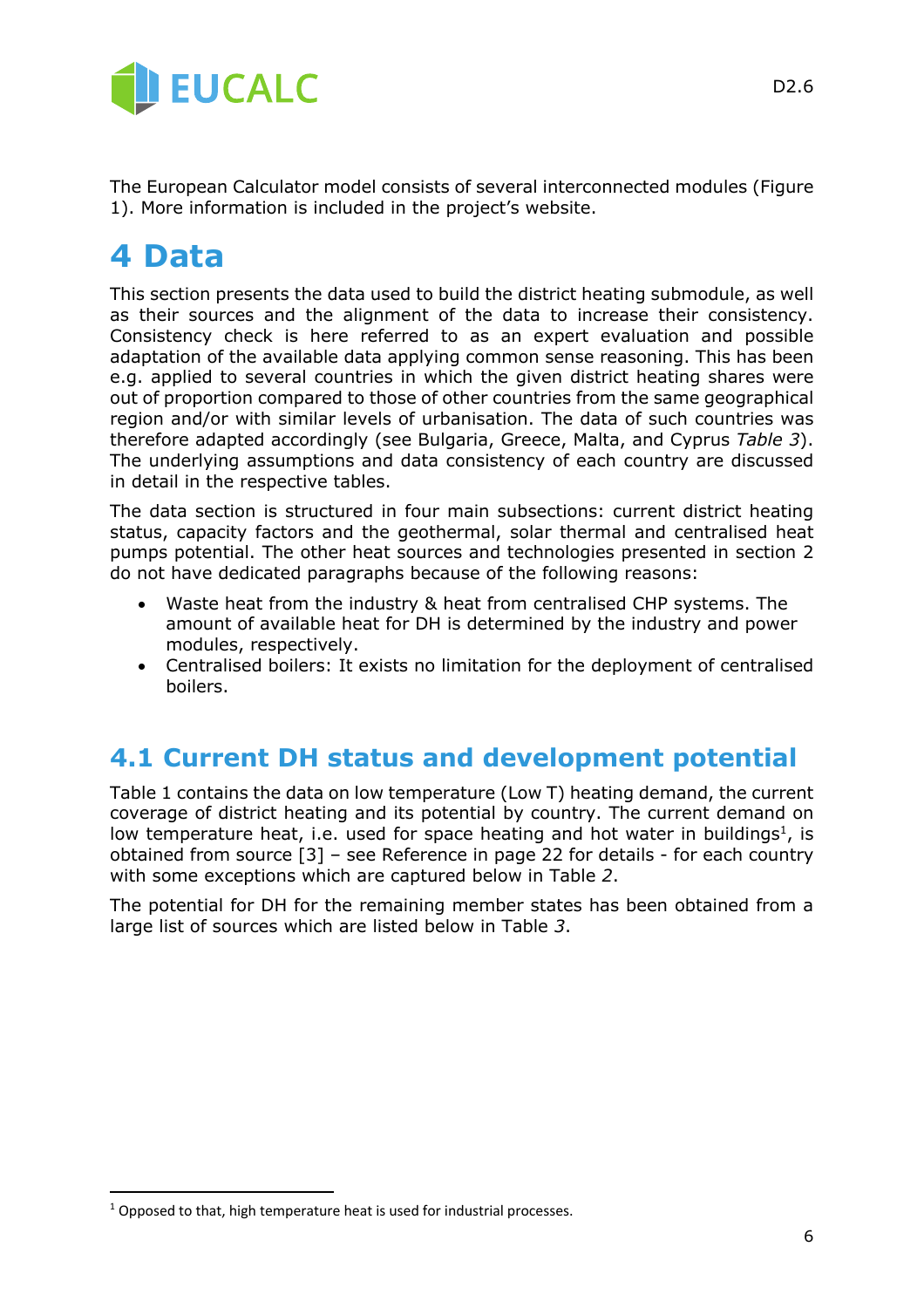

|                                 | <b>Current data</b>           |                |                     | <b>Potential</b> |
|---------------------------------|-------------------------------|----------------|---------------------|------------------|
|                                 | Low T Heat Share DH<br>Demand |                | Supplied<br>heat DH | Share DH         |
|                                 | (TWh/year)                    | (%)            | (TWh/year)          | (%)              |
| <b>Austria</b>                  | 71.7                          | 17.2           | 12.3                | 28.0             |
| <b>Belgium</b>                  | 94.2                          | 0.8            | 0.8                 | 50.3             |
| <b>Bulgaria</b>                 | 19.7                          | 25.6           | 5.0                 | 30.0             |
| <b>Croatia</b>                  | 17.0                          | 15.0           | 3.0                 | 40.0             |
| <b>Cyprus</b>                   | 2.8                           | $\overline{0}$ | 0.0                 | 7.6              |
| <b>Czech</b><br><b>Republic</b> | 70.3                          | 32.0           | 22.5                | 40.0             |
| <b>Denmark</b>                  | 51.0                          | 50.3           | 25.7                | 69.0             |
| <b>Estonia</b>                  | 10.2                          | 48.8           | 5.0                 | 72.9             |
| <b>Finland</b>                  | 74.0                          | 48.5           | 35.9                | 67.2             |
| <b>France</b>                   | 472.3                         | 5.3            | 24.9                | 28.3             |
| Germany                         | 704.2                         | 9.6            | 67.3                | 27.2             |
| <b>Greece</b>                   | 40.3                          | 1.4            | 0.5                 | 7.6              |
| <b>Hungary</b>                  | 70.4                          | 11.3           | 8.0                 | 28.0             |
| <b>Ireland</b>                  | 33.1                          | 0              | 0.0                 | 13.5             |
| <b>Italy</b>                    | 299.9                         | 3.2            | 9.6                 | 7.6              |
| Latvia                          | 14.5                          | 36.7           | 5.3                 | 72.9             |
| Lithuania                       | 15.1                          | 52.1           | 7.9                 | 72.9             |
| Luxembourg                      | 6.0                           | 4.3            | 0.3                 | 22.8             |
| <b>Malta</b>                    | 0.6                           | $\overline{0}$ | 0.0                 | 7.6              |
| <b>Netherlands</b>              | 134.9                         | 6.3            | 8.5                 | 38.7             |
| <b>Poland</b>                   | 185.5                         | 28.4           | 52.6                | 56.6             |
| Portugal                        | 28.3                          | 0.4            | 0.1                 | 17.2             |
| Romania                         | 74.8                          | 19.8           | 14.8                | 40.0             |
| <b>Slovakia</b>                 | 30.4                          | 22.4           | 6.8                 | 54.3             |
| <b>Slovenia</b>                 | 9.3                           | 10.3           | 1.0                 | 49.2             |
| <b>Spain</b>                    | 194.7                         | 0.5            | 1.0                 | 19.8             |
| <b>Sweden</b>                   | 90.6                          | 60.4           | 54.7                | 71.6             |
| <b>Switzerland</b>              | 68.0                          | 6.4            | 4.3                 | 40.0             |
| <b>UK</b>                       | 411.8                         | 0.9            | 3.8                 | 70.0             |

*Table 1: Data by country on current low T heat demand, current and potential share of district heating.*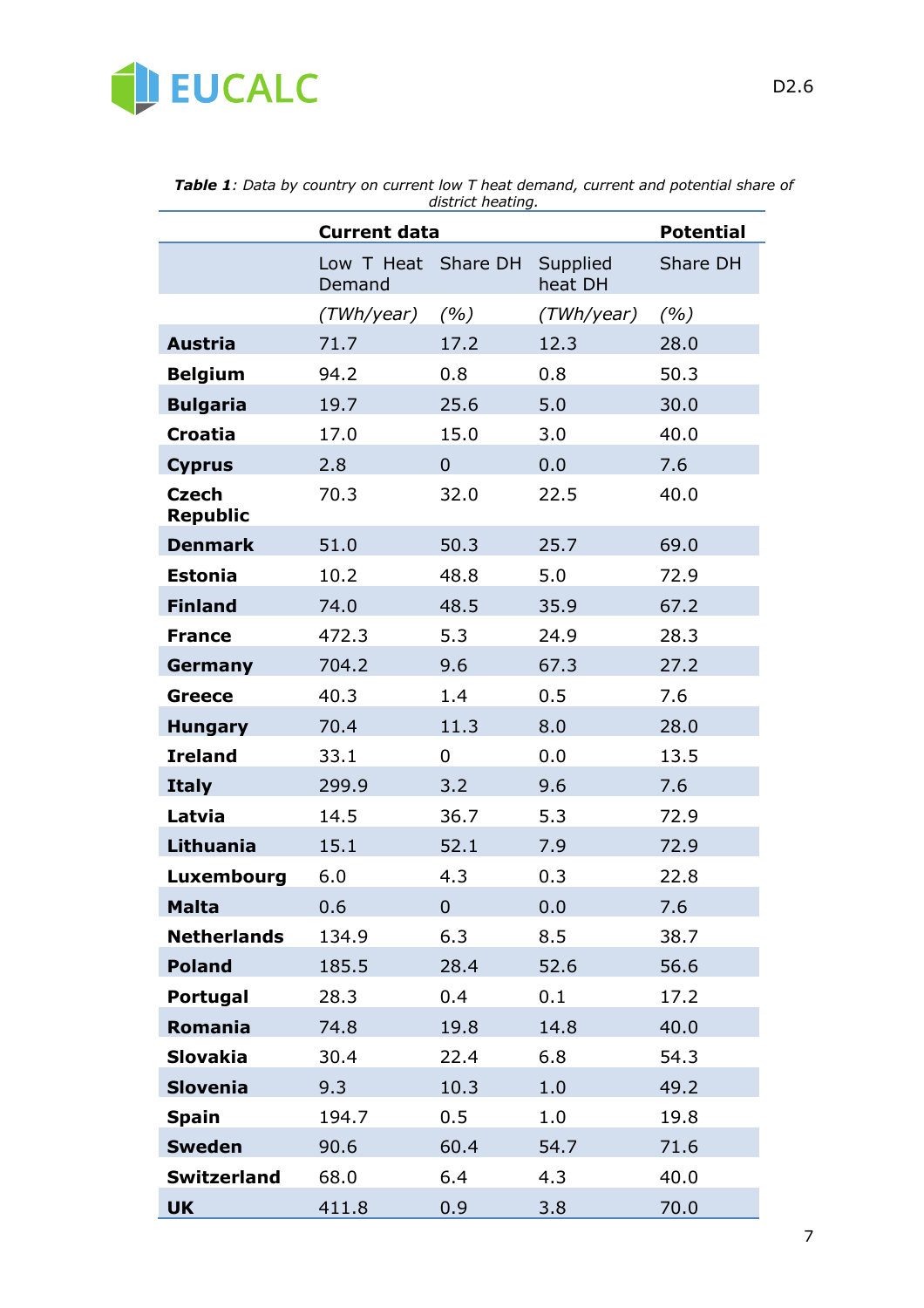

| Country                         | <b>Low T Heating Demand</b>                                  | <b>Share DH</b>    |  |
|---------------------------------|--------------------------------------------------------------|--------------------|--|
| <b>Switzerland</b>              | Obtained from Swiss-Energyscope calculator [4].              |                    |  |
| <b>Czech</b><br><b>Republic</b> | Sum of residential and tertiary [3]<br>in page 13 of $[5]$ . |                    |  |
| <b>Croatia</b>                  | [6]                                                          | [6]                |  |
| <b>Spain</b>                    | Sum of residential and tertiary<br>in page 60 of $[7]$ .     | [8]                |  |
| <b>Italy</b>                    | $\lceil 3 \rceil$                                            | [9]                |  |
| <b>Sweden</b>                   | $\lceil 3 \rceil$                                            | $\lceil 10 \rceil$ |  |
| <b>Finland</b>                  | $\lceil 3 \rceil$                                            | $[11]$             |  |

| Table 2: Data sources for current low temperature heat demand and DH share |  |
|----------------------------------------------------------------------------|--|
|----------------------------------------------------------------------------|--|

|                                 | Table 3: Data sources for the district heating potential                                                                                                                                                                                                                                                                                   |
|---------------------------------|--------------------------------------------------------------------------------------------------------------------------------------------------------------------------------------------------------------------------------------------------------------------------------------------------------------------------------------------|
| <b>Country</b>                  | <b>Source</b>                                                                                                                                                                                                                                                                                                                              |
| <b>Austria</b>                  | $[12]$                                                                                                                                                                                                                                                                                                                                     |
| <b>Belgium</b>                  | Calculated from the potential in the regions of Brussels [13], Wallonie<br>[14] and Flanders [15] averaged by weight by population in each<br>region.                                                                                                                                                                                      |
| <b>Bulgaria</b>                 | In [16] a potential of 19.7% is presented, but that is lower than the<br>current value (25.6%), so 40% is assumed. The assumed value<br>corresponds to the potential of Romania (neighbouring country).                                                                                                                                    |
| <b>Croatia</b>                  | [6]                                                                                                                                                                                                                                                                                                                                        |
| <b>Cyprus</b>                   | In [17] 49% potential share is reported. Nevertheless, this value is<br>considered too high for a south Mediterranean country. Other<br>publications [18] set the value at 0%. Finally, the Italian potential<br>share is used as an approximation.                                                                                        |
| <b>Czech</b><br><b>Republic</b> | [19]                                                                                                                                                                                                                                                                                                                                       |
| <b>Denmark</b>                  | Expected DH coverage for 2020 according to [20].                                                                                                                                                                                                                                                                                           |
| <b>Estonia</b>                  | Assumed the same as Latvia, due to similar degrees of urbanisation<br>and equivalent climate [21].                                                                                                                                                                                                                                         |
| <b>Finland</b>                  | $[18]$                                                                                                                                                                                                                                                                                                                                     |
| <b>France</b>                   | $[22]$                                                                                                                                                                                                                                                                                                                                     |
| Germany                         | Upper District heating cogeneration potential over useful heat<br>requirement for all towns in page 7 of [23].                                                                                                                                                                                                                             |
| Greece                          | Italy presents the lowest reported potential (7.6%). The Greek<br>climate is warmer than the Italian, hence potential should be lower,<br>on the other hand Greece presents a higher percentage of<br>urbanisation [21] in comparison to Italy which brings up the potential.<br>Hence the Greek potential is assumed to be same as Italy. |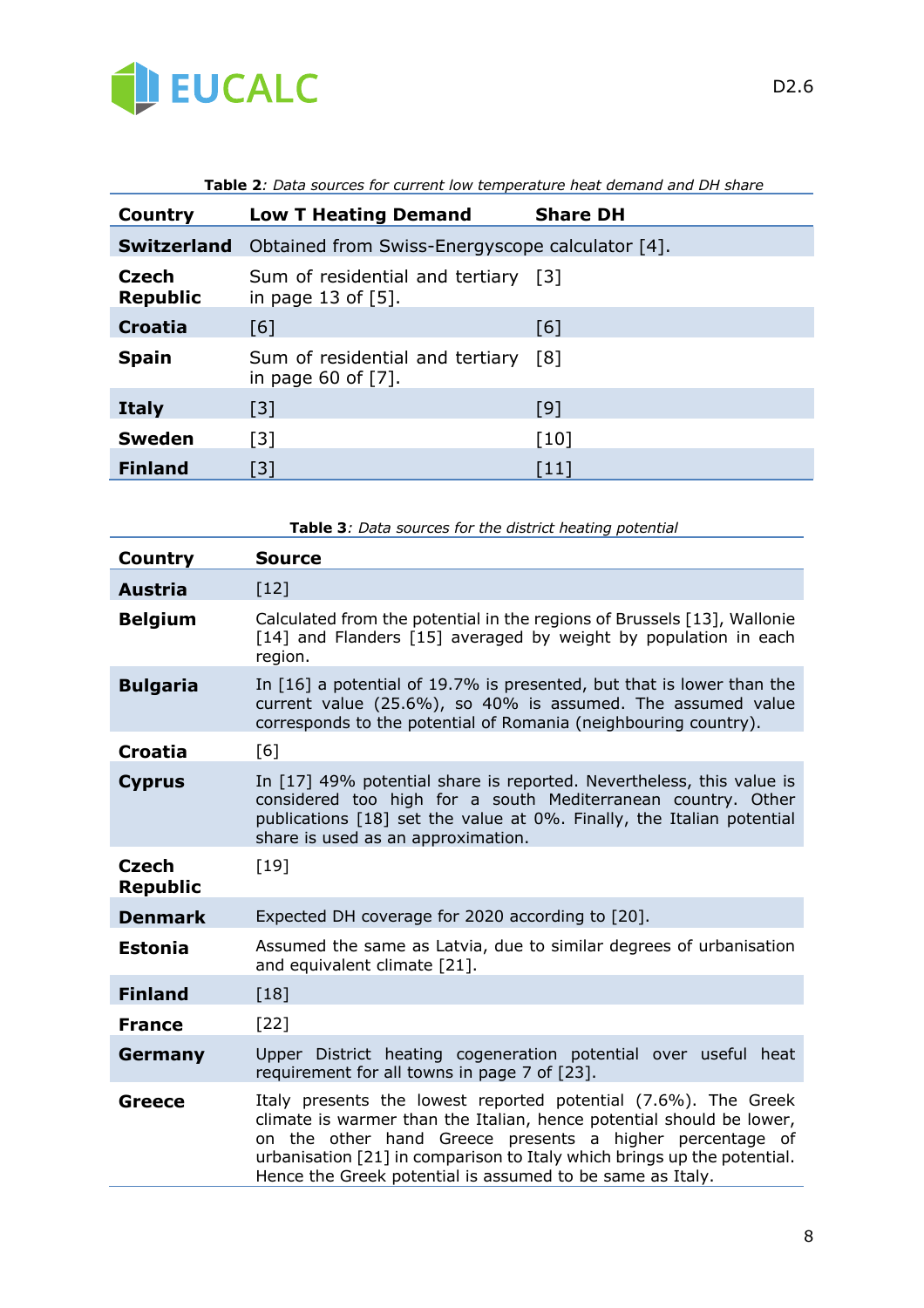

| <b>Hungary</b>     | Assumed same as Austria, since they are neighbouring countries with<br>similar urbanisation levels [21].                                                                                                                                                                                                                                                                                                                                                                |  |
|--------------------|-------------------------------------------------------------------------------------------------------------------------------------------------------------------------------------------------------------------------------------------------------------------------------------------------------------------------------------------------------------------------------------------------------------------------------------------------------------------------|--|
| <b>Ireland</b>     | Percentage of national demand in the largest system boundary of<br>3000 MWh/km in [24].                                                                                                                                                                                                                                                                                                                                                                                 |  |
| <b>Italy</b>       | [9]                                                                                                                                                                                                                                                                                                                                                                                                                                                                     |  |
| Latvia             | [18]                                                                                                                                                                                                                                                                                                                                                                                                                                                                    |  |
| <b>Lithuania</b>   | Assumed same as Latvia, due to similar degrees of urbanisation and<br>equivalent climate [21].                                                                                                                                                                                                                                                                                                                                                                          |  |
| Luxembourg         | Current DH plus the economic potential for heat from cogeneration<br>from $[25]$ .                                                                                                                                                                                                                                                                                                                                                                                      |  |
| <b>Malta</b>       | With 88% [21] of people living in cities, Malta presents the highest<br>level of urbanisation in the EU, hence DH technologies should be<br>interesting. Nevertheless, its high average temperature in winter<br>(Max. 16°C / min. 9°C) and the short winter season reduces the<br>heating demand which reduces the interest for developing DH<br>networks. So, it is assumed to have the same potential as Italy, since<br>it is the lowest reported potential (7.6%). |  |
| <b>Netherlands</b> | $[18]$                                                                                                                                                                                                                                                                                                                                                                                                                                                                  |  |
| <b>Poland</b>      | [26]                                                                                                                                                                                                                                                                                                                                                                                                                                                                    |  |
| <b>Portugal</b>    | $[27]$                                                                                                                                                                                                                                                                                                                                                                                                                                                                  |  |
| <b>Romania</b>     | $[28]$                                                                                                                                                                                                                                                                                                                                                                                                                                                                  |  |
| <b>Slovakia</b>    | $[29]$                                                                                                                                                                                                                                                                                                                                                                                                                                                                  |  |
| <b>Slovenia</b>    | Calculated as a proportion with Denmark regarding the share of<br>electricity that is produced by CHP in each country [30].                                                                                                                                                                                                                                                                                                                                             |  |
| <b>Spain</b>       | $[31]$                                                                                                                                                                                                                                                                                                                                                                                                                                                                  |  |
| <b>Sweden</b>      | $[32]$                                                                                                                                                                                                                                                                                                                                                                                                                                                                  |  |
| <b>Switzerland</b> | $[33]$                                                                                                                                                                                                                                                                                                                                                                                                                                                                  |  |
| <b>UK</b>          | $[34]$                                                                                                                                                                                                                                                                                                                                                                                                                                                                  |  |

### **4.2 Capacity factors for District Heating technologies**

The capacity factor of an energy technology is the ratio between the energy supplied during a certain time interval over the energy that would have supplied if the technology runs at full capacity during the entire time interval.

In the context of DH systems, the parameter is used to link the supplied heat during one year to the installed heating capacity. Hence, it is a key parameter in order to be able to size the DH system and calculate its investment cost.

The capacity factor for each country has been calculated thanks to the reported installed DH capacity and distributed heat in [35]. Nevertheless, that source is not available for the following countries: Belgium, Cyprus, Greece, Ireland, Lithuania,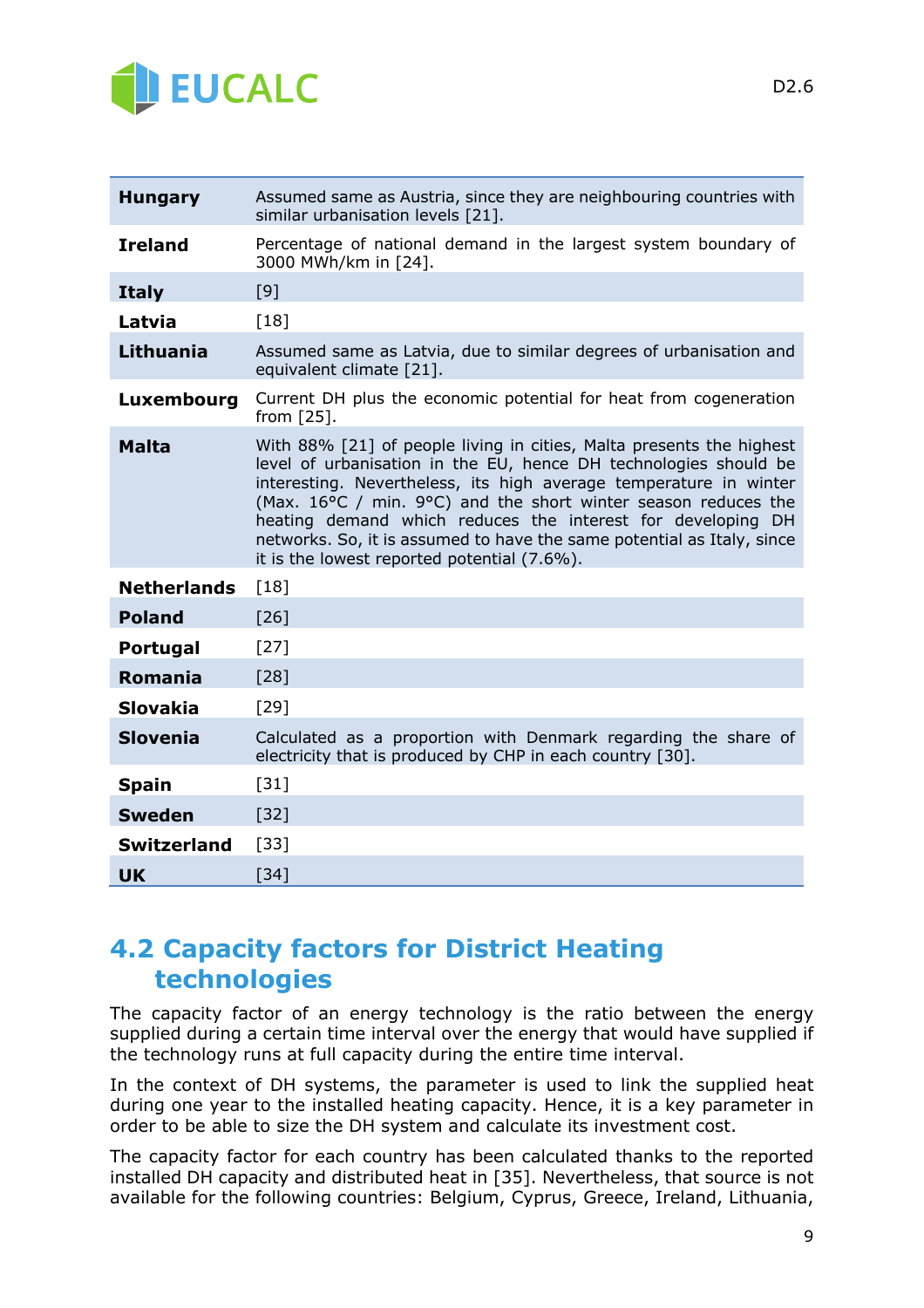

1

Luxemburg, Malta, Portugal, Slovenia, Spain and UK. For those countries, the authors have chosen to calculate the capacity factors using a linear function connecting the capacity factor to the heating degree days (HDD)  $[36]^2$ . 18 data points are used to find the linear regression curve in Figure 1.

The computed capacity factors are available in **Table** *6* in the "Capacity factor - Others" column. Solar thermal has a different capacity factor since the supplied heat does not only depends on the heating demand, but also on the solar radiation. The capacity factors for solar DH are calculated in section 4.4.



*Figure 2 - Capacity factor as a function of the heating degree days from [36]*

#### **4.3 Geothermal District Heating potential**

Geothermal DH systems distribute heat obtained from geothermal formations, usually meaning below ground. It is important not to confuse a geothermal heat pump used in decentralized heat supply systems with a geothermal heat facility used for district heating. The first geothermal heat pumps - extract heat from the below ground whose temperature is increased through the use of a heat pump. They do not require the existence of a hot geothermal formation below ground, and their underground heat exchanger does not go deeper than 50 meters. In contrast, the heat exchanger of geothermal DH systems reaches far greater depths and uses hot geothermal formations. Table 4 contains the current delivered heat by geothermal DH systems and its potential in each country. Table 5 below

<sup>&</sup>lt;sup>2</sup> HDD allow to estimate the amount of energy needed to heat a building in a specific location by comparing the ambient temperature to a reference temperature. Several ways for calculating HDD are discussed in the *building module documentation*. The regression presented in Figure 2 is based on an average value (between 2005 and 2017) of the country-specific HDD from the European statistics database [36] in which a threshold temperature of 15°C was assumed in all European countries. For the purpose of this study and the underlying regression, this data was considered sufficient.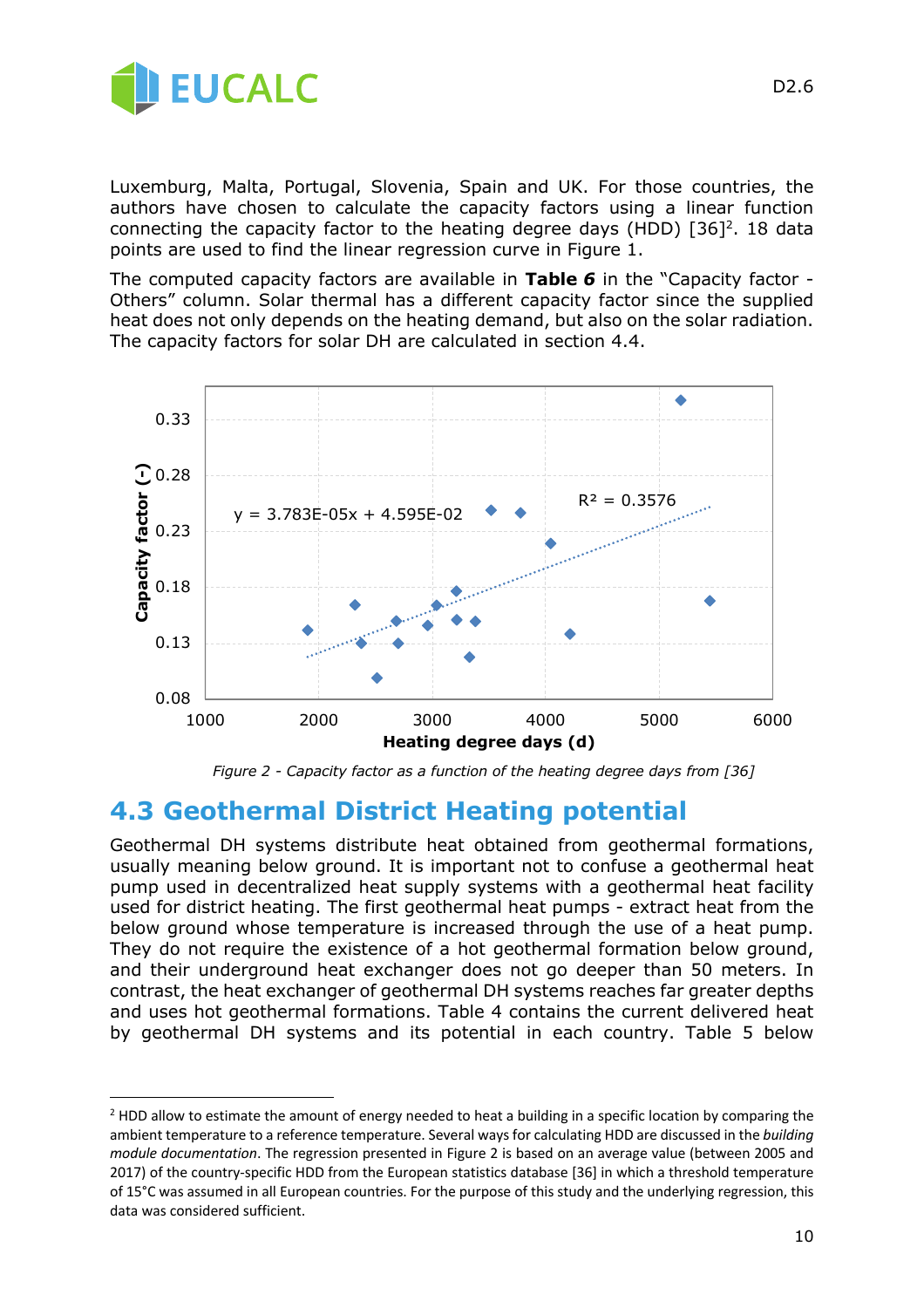

contains the sources that have been used to calculate the geothermal DH potential in each country.

| Table 4: Data on geothermal DH |                |                |  |  |
|--------------------------------|----------------|----------------|--|--|
| <b>Supplied heat</b>           |                |                |  |  |
|                                | Current        | Potential      |  |  |
|                                | $(GWh_{th})$   | $(GWh_{th})$   |  |  |
| <b>Austria</b>                 | 155            | 468            |  |  |
| <b>Belgium</b>                 | 0              | 59             |  |  |
| <b>Bulgaria</b>                | 39             | 117            |  |  |
| <b>Croatia</b>                 | 0              | 122            |  |  |
| <b>Cyprus</b>                  | $\overline{0}$ | $\Omega$       |  |  |
| <b>Czech Republic</b>          | 39             | 176            |  |  |
| <b>Denmark</b>                 | 271            | $\Omega$       |  |  |
| <b>Estonia</b>                 | 0              | 0              |  |  |
| <b>Finland</b>                 | $\overline{0}$ | $\overline{0}$ |  |  |
| <b>France</b>                  | 1241           | 5822           |  |  |
| Germany                        | 349            | 7987           |  |  |
| <b>Greece</b>                  | 39             | 585            |  |  |
| <b>Hungary</b>                 | $\overline{0}$ | 964            |  |  |
| <b>Ireland</b>                 | 349            | 4155           |  |  |
| <b>Italy</b>                   | 155            | 3482           |  |  |
| Latvia                         | 78             | 59             |  |  |
| Lithuania                      | $\overline{0}$ | $\overline{0}$ |  |  |
| Luxembourg                     | 0              | 0              |  |  |
| <b>Malta</b>                   | 1008           | 3014           |  |  |
| <b>Netherlands</b>             | 155            | 2077           |  |  |
| <b>Poland</b>                  | 0              | 263            |  |  |
| <b>Portugal</b>                | 116            | 936            |  |  |
| <b>Romania</b>                 | 39             | 1053           |  |  |
| <b>Slovakia</b>                | 0              | 234            |  |  |
| <b>Slovenia</b>                | $\overline{0}$ | 117            |  |  |
| <b>Spain</b>                   | 271            | 0              |  |  |
| <b>Sweden</b>                  | 0              | 1389           |  |  |
| <b>Switzerland</b>             | 0              | 0              |  |  |
| <b>UK</b>                      | 155            | 468            |  |  |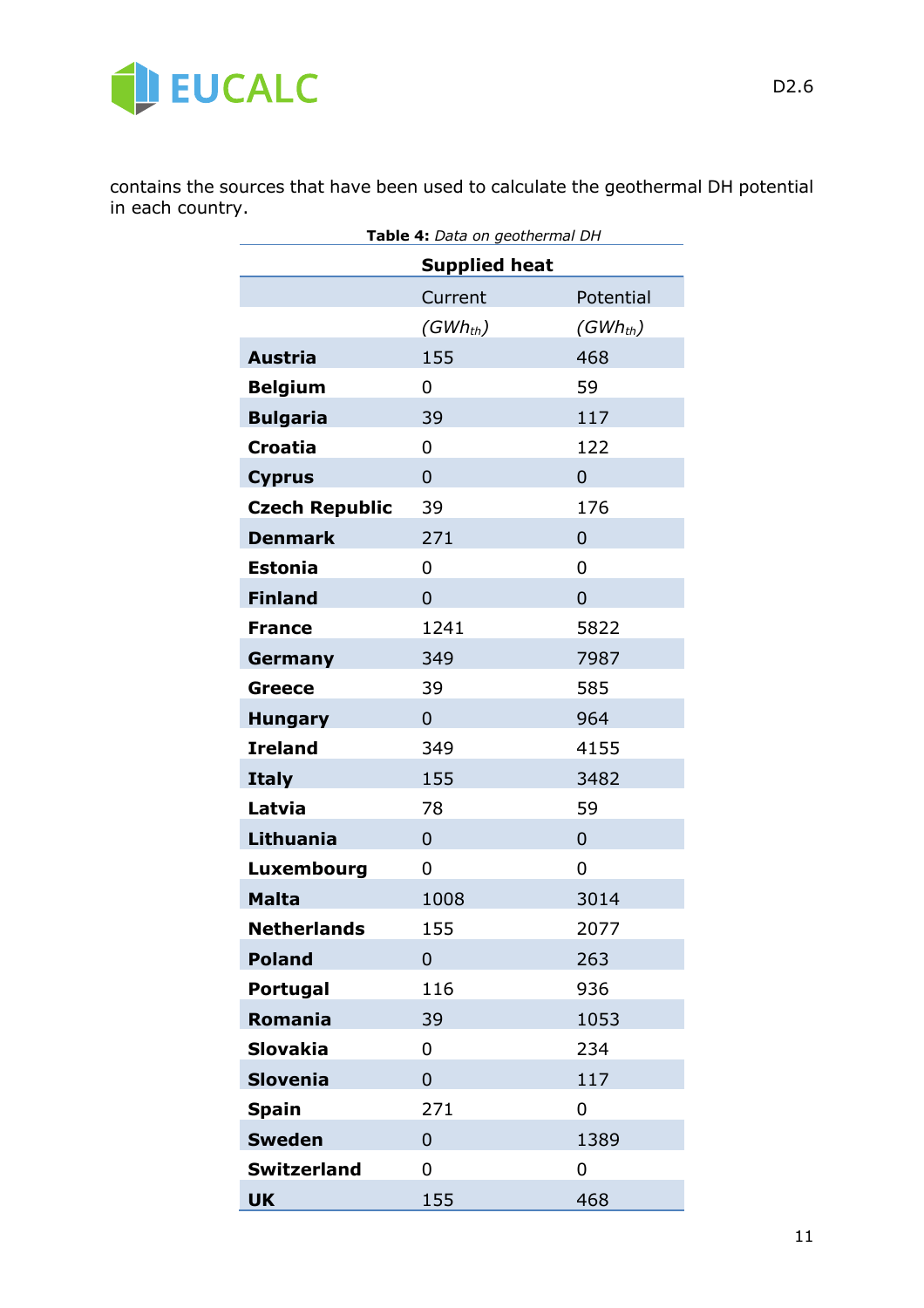

| Table 5: Sources for the potential of geothermal DH                                                                                                                                                                |               |  |
|--------------------------------------------------------------------------------------------------------------------------------------------------------------------------------------------------------------------|---------------|--|
| <b>Countries</b>                                                                                                                                                                                                   | <b>Source</b> |  |
| Austria, Belgium, Bulgaria, Czech Republic, [37]<br>Denmark, France, Germany, Hungary,<br>Italy, Lithuania, Netherlands,<br>Ireland,<br>Poland, Portugal, Romania, Slovakia,<br>Slovenia, Spain, Sweden and the UK |               |  |
| <b>Croatia</b>                                                                                                                                                                                                     | $[38]$        |  |
| Greece                                                                                                                                                                                                             | $[39]$        |  |
| <b>Switzerland</b>                                                                                                                                                                                                 | [40]          |  |
| <b>Estonia, Finland, Cyprus, Luxembourg and</b> Assumed 0 due to the lack of<br>Malta                                                                                                                              | data          |  |

## **4.4 Solar District Heating potential**

Solar DH as a technology involves the use of an area covered by solar thermal panels, which transform the received solar irradiation into heat. Solar thermal DH might integrate underground hot water storage systems, which allow to deliver heat during night and in some cases during autumn and winter. During the cold seasons, heat pumps might be used to increase the temperature of the stored heat [41].

The installed capacity in each country was taken from the solar district heating plant database in [42] and is aggregated by country in **Table** *6*. The current solar DH production was calculated with the capacity factors for solar DH for each country. Since there is a lack of data in literature regarding the capacity factors for solar DH per country, the capacity factor for Denmark [20] is taken as reference and adjusted to each country taking into consideration the average solar radiation for each country [43] and their average capacity factor for technologies whose capacity to deliver heating services does not depend on the weather, e.g. heat pumps (values available in **Table** *6*).

Concerning the potential for solar DH, [44] defines the European potential at 155 TWh, but it does not provide the repartition between countries. On the other hand, [41] estimates the potential equal to 19 TWh. This potential only considers the implementation of solar thermal in already existing. However, since the potential is calculated by country, the data from [41] is used to distribute the 155 TWh among the 29 considered countries.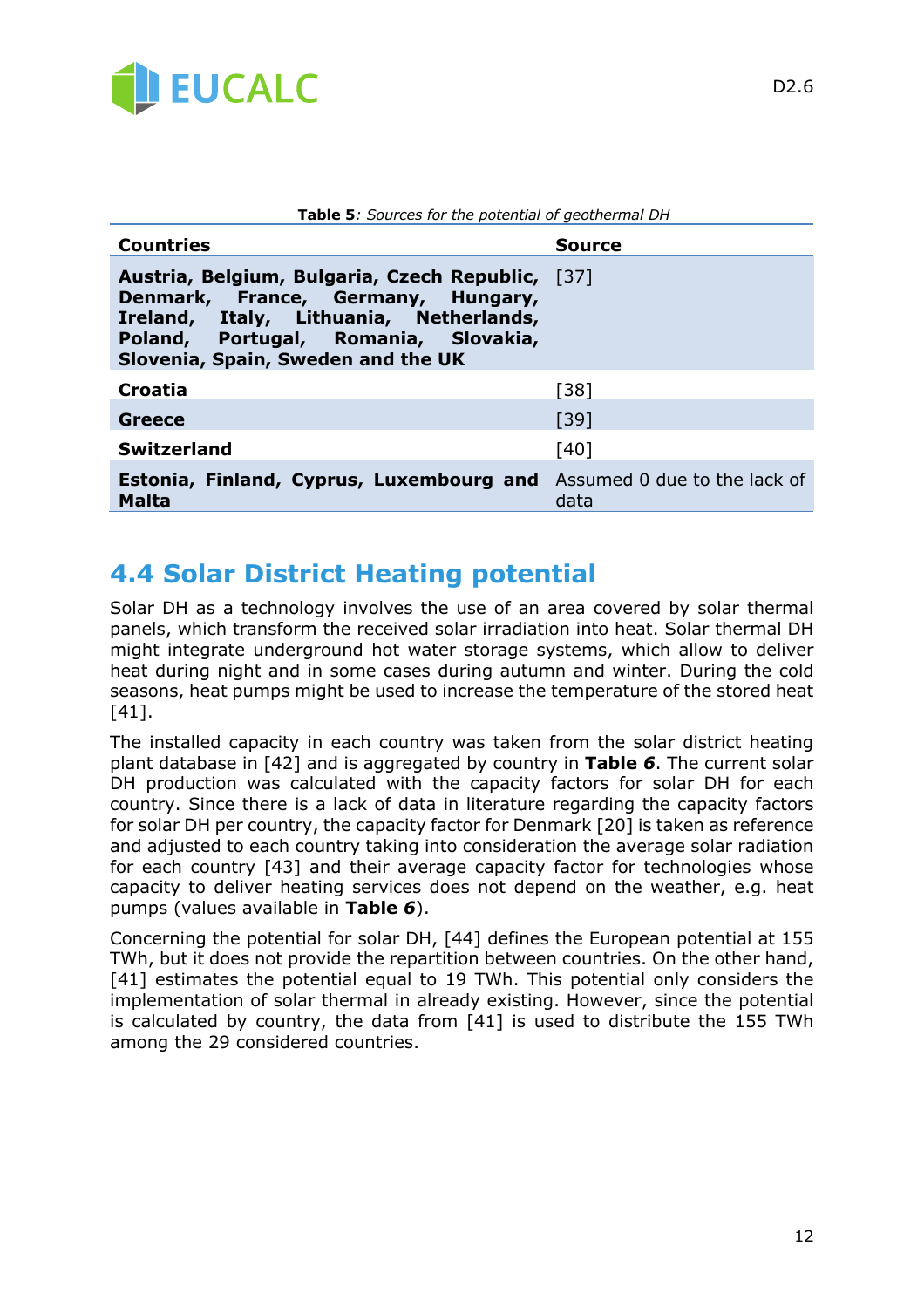

|                       |                 | <b>Table 6:</b> Data on solar DH |              |       |                        |
|-----------------------|-----------------|----------------------------------|--------------|-------|------------------------|
|                       | <b>Capacity</b> | <b>Supplied</b>                  |              |       | <b>Capacity factor</b> |
|                       | Current         | Current                          | Potential    | Solar | <b>Others</b>          |
|                       | $(MW_{th})$     | (GWh)                            | (GWh)        | $(-)$ | $(-)$                  |
| <b>Austria</b>        | 26.1            | 30.5                             | 6581         | 0.15  | 0.25                   |
| <b>Belgium</b>        | $\overline{0}$  | 0.0                              | 271          | 0.11  | 0.15                   |
| <b>Bulgaria</b>       | $\overline{0}$  | 0.0                              | 1265         | 0.14  | 0.10                   |
| <b>Croatia</b>        | $\mathbf 0$     | 0.0                              | 454          | 0.14  | 0.16                   |
| <b>Cyprus</b>         | $\overline{0}$  | 0.0                              | 31           | 0.11  | 0.07                   |
| <b>Czech Republic</b> | $\mathbf 0$     | 0.0                              | 6581         | 0.11  | 0.12                   |
| <b>Denmark</b>        | 947.1           | 862.2                            | 12676        | 0.12  | 0.15                   |
| <b>Estonia</b>        | 0               | 0.0                              | 1536         | 0.13  | 0.14                   |
| <b>Finland</b>        | 1.0             | 1.0                              | 6493         | 0.13  | 0.17                   |
| <b>France</b>         | 8.0             | 8.6                              | 5411         | 0.14  | 0.13                   |
| Germany               | 34.0            | 32.0                             | 8705         | 0.12  | 0.16                   |
| <b>Greece</b>         | 7.1             | 7.2                              | 445          | 0.13  | 0.11                   |
| <b>Hungary</b>        | $\mathbf 0$     | 0.0                              | 8570         | 0.14  | 0.13                   |
| <b>Ireland</b>        | $\overline{0}$  | 0.0                              | 147          | 0.11  | 0.15                   |
| <b>Italy</b>          | 2.8             | 3.2                              | 629          | 0.15  | 0.14                   |
| Latvia                | 0               | 0.0                              | 2841         | 0.13  | 0.22                   |
| Lithuania             | $\overline{0}$  | 0.0                              | 5865         | 0.13  | 0.19                   |
| Luxembourg            | $\mathbf 0$     | 0.0                              | 66           | 0.12  | 0.16                   |
| <b>Malta</b>          | $\overline{0}$  | 0.0                              | 30           | 0.11  | 0.06                   |
| <b>Netherlands</b>    | 9.5             | 8.2                              | 724          | 0.11  | 0.15                   |
| <b>Poland</b>         | 11.1            | 10.8                             | 35625        | 0.12  | 0.15                   |
| <b>Portugal</b>       | 1.1             | 1.1                              | $\mathbf{1}$ | 0.12  | 0.09                   |
| Romania               | $\overline{0}$  | 0.0                              | 10058        | 0.15  | 0.15                   |
| <b>Slovakia</b>       | 0               | 0.0                              | 10464        | 0.13  | 0.18                   |
| <b>Slovenia</b>       | $\overline{0}$  | 0.0                              | 1711         | 0.14  | 0.15                   |
| <b>Spain</b>          | 3.0             | 2.9                              | 40           | 0.12  | 0.11                   |
| <b>Sweden</b>         | 17.9            | 19.6                             | 13933        | 0.14  | 0.35                   |
| <b>Switzerland</b>    | 3.5             | 4.2                              | 784          | 0.15  | 0.25                   |
| <b>UK</b>             | $\mathbf 0$     | 0.0                              | 14570        | 0.11  | 0.16                   |

**Table 6***: Data on solar DH*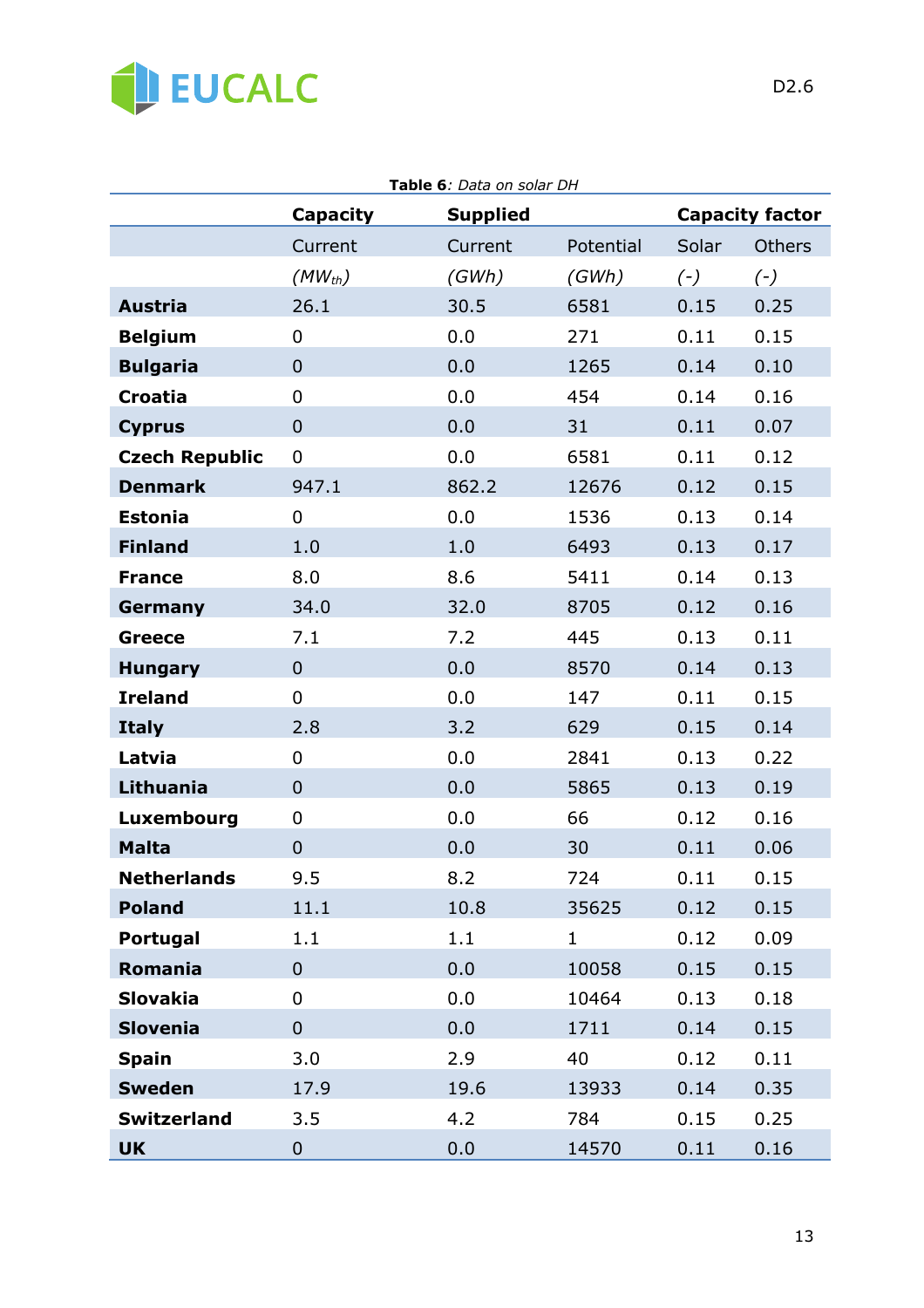

1

### **4.5 Centralised heat pumps potential**

**Table 7** contains the current installed capacities for heat pumps supplying heat to district heating networks, obtained from [45,46]. The capacity factors from **Table** *6* (others) are used to compute the delivered heat. The potential is based on the total European potential which is estimated at 520 TWh [47]<sup>3</sup> by the Heat Roadmap Europe project, and distributed among the countries proportionally to their heating degree days from Ref. [36] (averaged between 2005 and 2017).

The potential for centralised heat pumps depends on the existing heat sources, which can be ambient heat sources (e.g. lakes, rivers and underground) or low temperature waste heat from the industry. In order to be exploitable through centralised heat pumping, the heat source must be close to an urban agglomeration with an existing DH network or with the potential to deploy it.

| Table 7: Data on heat pumps for DH |          |               |           |
|------------------------------------|----------|---------------|-----------|
|                                    | Capacity | <b>Supply</b> |           |
|                                    | Current  | Current       | Potential |
|                                    | (MW)     | (GWh)         | (GWh)     |
| <b>Austria</b>                     | 10.1     | 15.7          | 21796     |
| <b>Belgium</b>                     | 0        | 0.0           | 16511     |
| <b>Bulgaria</b>                    | 0        | 0.0           | 15574     |
| <b>Croatia</b>                     | 0        | 0.0           | 14359     |
| <b>Cyprus</b>                      | 0        | 0.0           | 4436      |
| <b>Czech Republic</b>              | 6.4      | 9.5           | 20618     |
| <b>Denmark</b>                     | 45       | 67.9          | 19985     |
| <b>Estonia</b>                     | 0        | 0.0           | 26110     |
| <b>Finland</b>                     | 154.6    | 268.6         | 33988     |
| <b>France</b>                      | 5.5      | 7.5           | 14726     |
| Germany                            | 0        | 0.0           | 18825     |
| <b>Greece</b>                      | 0        | 0.0           | 9783      |
| Hungary                            | 0        | 0.0           | 16734     |

<sup>&</sup>lt;sup>3</sup> The number presented here was extracted from Figure 5 in Ref. [47] estimating the 2050 potential. The source states that the future centralized heat pump share should be between 15% and 50% of the average heating requirement (page 12) in district heating networks. This notion is reasoned with the high efficiency of heat pumps for heat production and their capability for load shifting of renewable electricity production. Applying these figures to the (annual) average heating requirements of 2050 and assuming an adequate capacity factor yields numbers of the same order of magnitude, which justifies the consistency of the adopted number.

A geographic information system (GIS) - based analysis of regionally available heat sources (lakes, rivers, ground, industrial waste) would surely bring a more refined and reliable estimate of the European centralized heat pump potential, however no such study is available, and the lack of data and resources inhibited such analysis.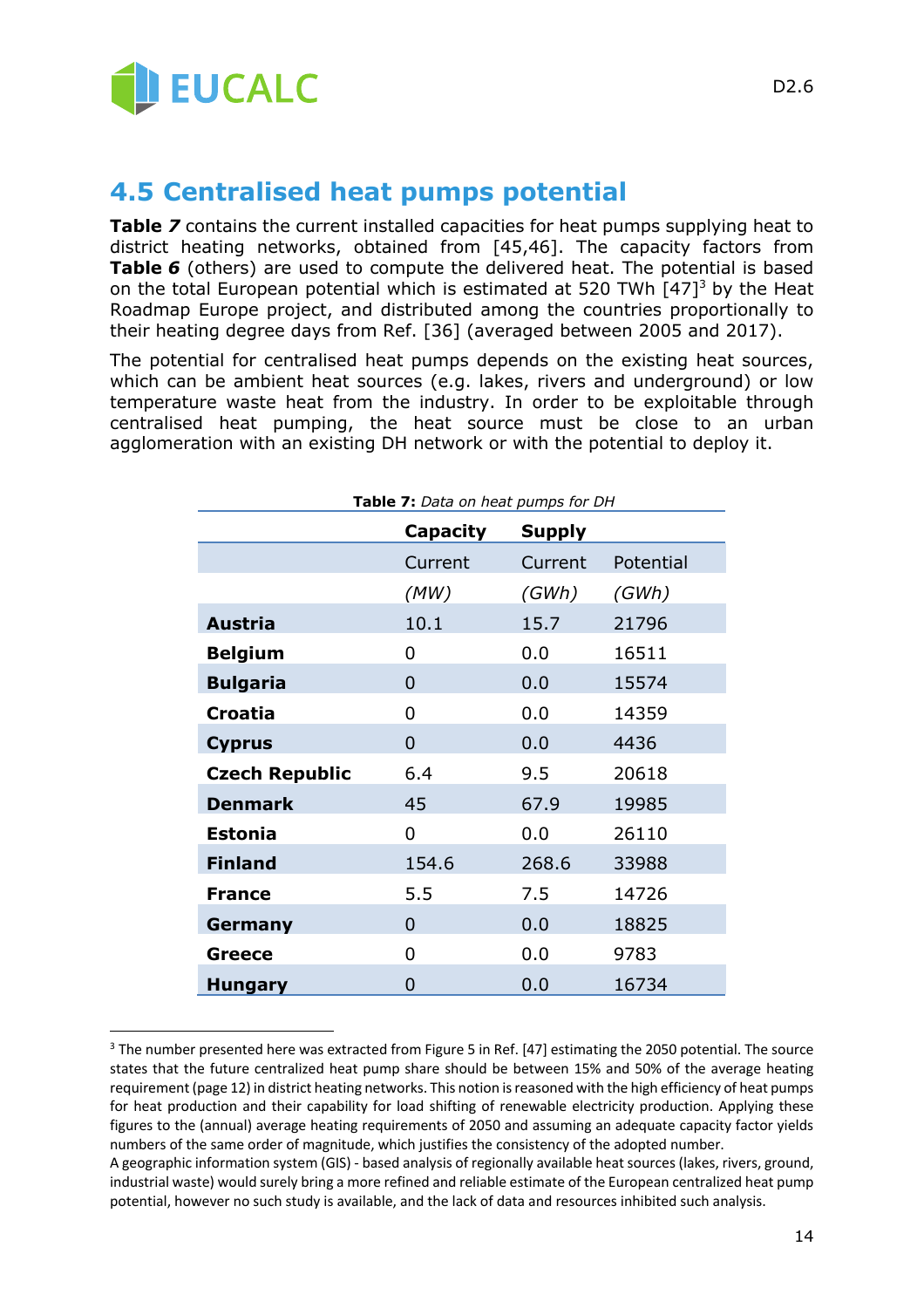# **BUCALC**

| <b>Ireland</b>     | 0            | 0.0    | 17127 |
|--------------------|--------------|--------|-------|
| <b>Italy</b>       | 36.6         | 51.7   | 11829 |
| Latvia             | 0            | 0.0    | 25042 |
| <b>Lithuania</b>   | 15           | 24.2   | 23942 |
| Luxembourg         | 0            | 0.0    | 17863 |
| <b>Malta</b>       | 0            | 0.0    | 2980  |
| <b>Netherlands</b> | 1.2          | 1.7    | 16622 |
| <b>Poland</b>      | 3.7          | 5.7    | 20947 |
| <b>Portugal</b>    | 0            | 0.0    | 7520  |
| Romania            | 0            | 0.0    | 18341 |
| <b>Slovakia</b>    | 1.8          | 2.7    | 19898 |
| <b>Slovenia</b>    | 0            | 0.0    | 17489 |
| <b>Spain</b>       | <sup>0</sup> | 0.0    | 10923 |
| <b>Sweden</b>      | 1022.3       | 1888.3 | 34023 |
| <b>Switzerland</b> | 35.4         | 56.7   | 23456 |
| <b>UK</b>          | 0            | 0.0    | 18553 |

## **5 Methodology**

Figure 3 depicts the submodule for DH as well as its interaction with the other modules of the model and its internal data. The interaction with its "parent module" (the Buildings module) are also captured. There are 4 main calculation steps, which are described in the following sections. The title of each one of the section correspond to the output of the section.

A key point on the methodology development is the inputs defined by the DH lever. The DH lever allows the user of the calculator to define the percentage of low T heat supplied by the DH system, as well as the technologies providing the heat to the district heating network.

It is remains to be defined if the levels of the lever will include a qualitative or a quantitative description. A qualitative description would describe the deployment of district heating like "high", "medium" or "low", which would be transformed by the module into percentages of the low T heat to be covered by DH. On the other hand, a quantitative description would directly specify the percentages in the lever description. Same discussion applies to the technologies mix supply heat to the DH networks.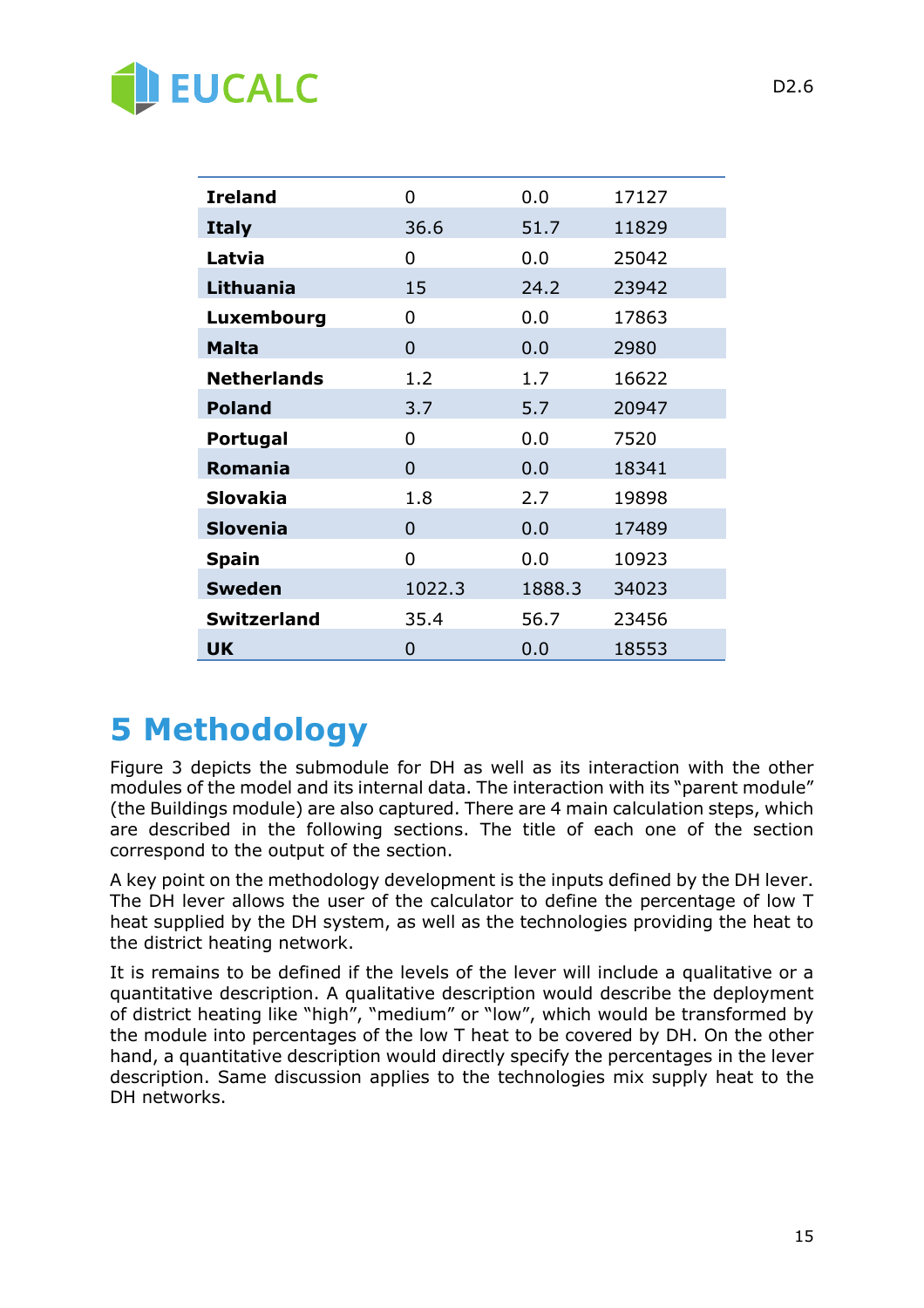

### **5.1 Heat to be supplied by DH**

The results produced by the "Heat Roadmap Europe" [48] project are used to define the evolution of the district heating share in the building sector depending on the position of the lever. The four levels of the lever are defined as follows:

- Level 1 represents the business as usual case. The percentage is assumed to remain constant in time.
- Level 2 has the share of district heating 10% lower than the share reported in "Heat Roadmap Europe".
- Level 3 has the same shares as in "Heat Roadmap Europe".
- Level 4 has the share of district heating 10% higher than the share reported in "Heat Roadmap Europe".

Table 8 contains the evolution of the district heating share at European level. The district heating share evolution is country dependent. The values in Table 8 are weighted averages based on the low temperature heating demand of the countries.

**Table 8:** *DH shares at European level for the different lever positions*

| DH share $[\%]$ |      |      |      |  |  |
|-----------------|------|------|------|--|--|
|                 | 2015 | 2030 | 2050 |  |  |
| Level 1         | 8.4  | 8.4  | 8.4  |  |  |
| <b>Level 2</b>  | 8.4  | 9.5  | 13.5 |  |  |
| Level 3         | 8.4  | 10.6 | 15.0 |  |  |
| <b>Level 4</b>  | 8.4  | 11.7 | 16.5 |  |  |

### **5.2 Remaining heat to be supplied by DH**

In the model the use of waste heat from industry and heat from CHP systems is priorised over any other DH technology. This decision is supported by the fact that the utilisation of this source and technology do not generate any operational cost or emissions, since they are by-products of other activities. Not using the waste heat and the heat from CHP systems would lead to a non-optimal solution from an economic and environmental point of view, since heat would be exuded to the ambient.

Remaining heat to be supplied by the mix of DH technologies (geothermal, thermal solar and HPs) is calculated subtracting the 90% of the available waste heat and CHP heat to the heat to be supplied by DH. The 90% factor captures the existence of DH distribution losses.

The losses are considered to be 10% of the generated heat for all the countries, for the present and for the future. This was chosen for simplification. 10% is in the order of magnitude of the losses observed in the Nordic countries today, so it is expected that this will be the standard value for losses in Europe in the future.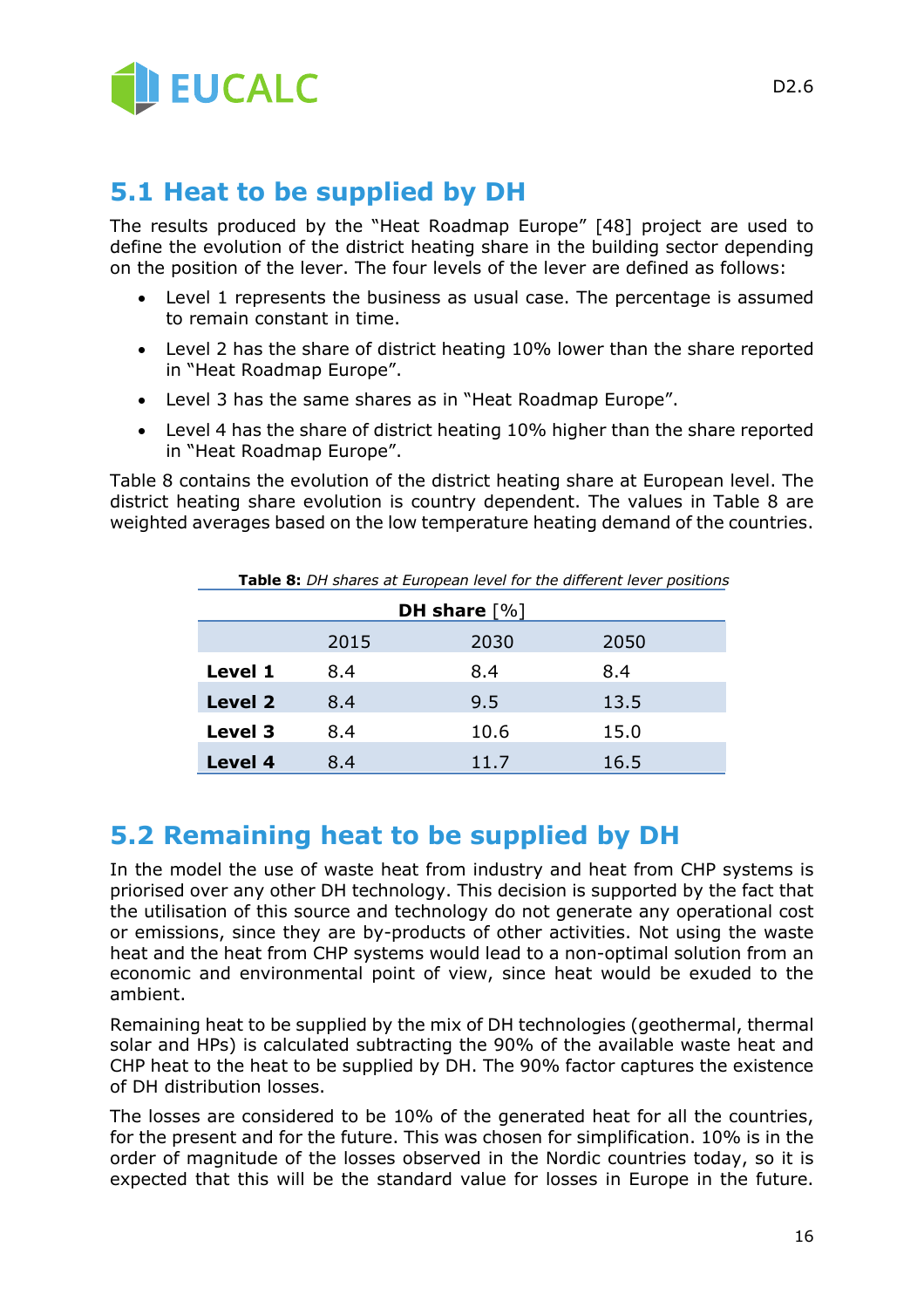

However, the DHN losses today vary from system to system and country to country, with some countries having over 20% losses in the DHN.

### **5.3 Heat to be supplied by each technology**

As previously mentioned the lever defines the mix of technologies supplying the heat for the DH networks. The technology mix imposed by the lever applies to the remaining heat to be supplied by DH, i.e. heat to be supplied after having discounted waste heat from industry and heat from CHP. The percentages defined by the lever have to take into consideration the available potential for solar, geothermal and heat pumps based DH systems. Centralised boilers will take the remaining share. Hence the maximum share for each one of the technologies is calculated in the scenario with the largest amount of remaining heat to be supplied by DH, which corresponds to the scenario with the highest demand of low T heat and the lowest amount of waste heat from industry and heat from CHP.

It is important to mention that the calculations described in the paragraph above are carried out at European level. Hence, once the heat to be supplied is distributed among the four technological options (solar, geothermal, HPs and boilers), then it needs to be divided by country. The division is done proportionally to the untapped potential of each option.

The mix of technologies and heat sources for supplying the heat distributed by the DHN is also based on the results presented in "Heat Roadmap Europe" [48]. The four levels of the lever are:

- Level 1 represents the business as usual case. The mixes remain constant in time.
- Level 2 has the same mixes as in the "Heat Roadmap Europe".
- Level 3 is based on the mixes from "Heat Roadmap Europe", but the percentages for coal and oil boilers are brought down to 0% by 2050, and they are replaced by natural gas and biomass boilers.
- Level 4 is based on the mixes from "Heat Roadmap Europe", but the percentages for coal and oil boilers are brought down to 0% by 2050, and they are replaced by centralised heat pumps, geothermal and centralised solar thermal systems.

### **5.4 Final results**

The final results are sent back to the parent "Buildings" module. They include:

- Electricity consumption from centralised HPs
- Fuel consumption from centralised boilers
- Investment cost for all systems, including the DH network
- O&M cost, including the DH network
- Length of the pipes

The data on efficiency and costs of each technology is obtained from the supplementary material in [49], including the investment for the DH network. The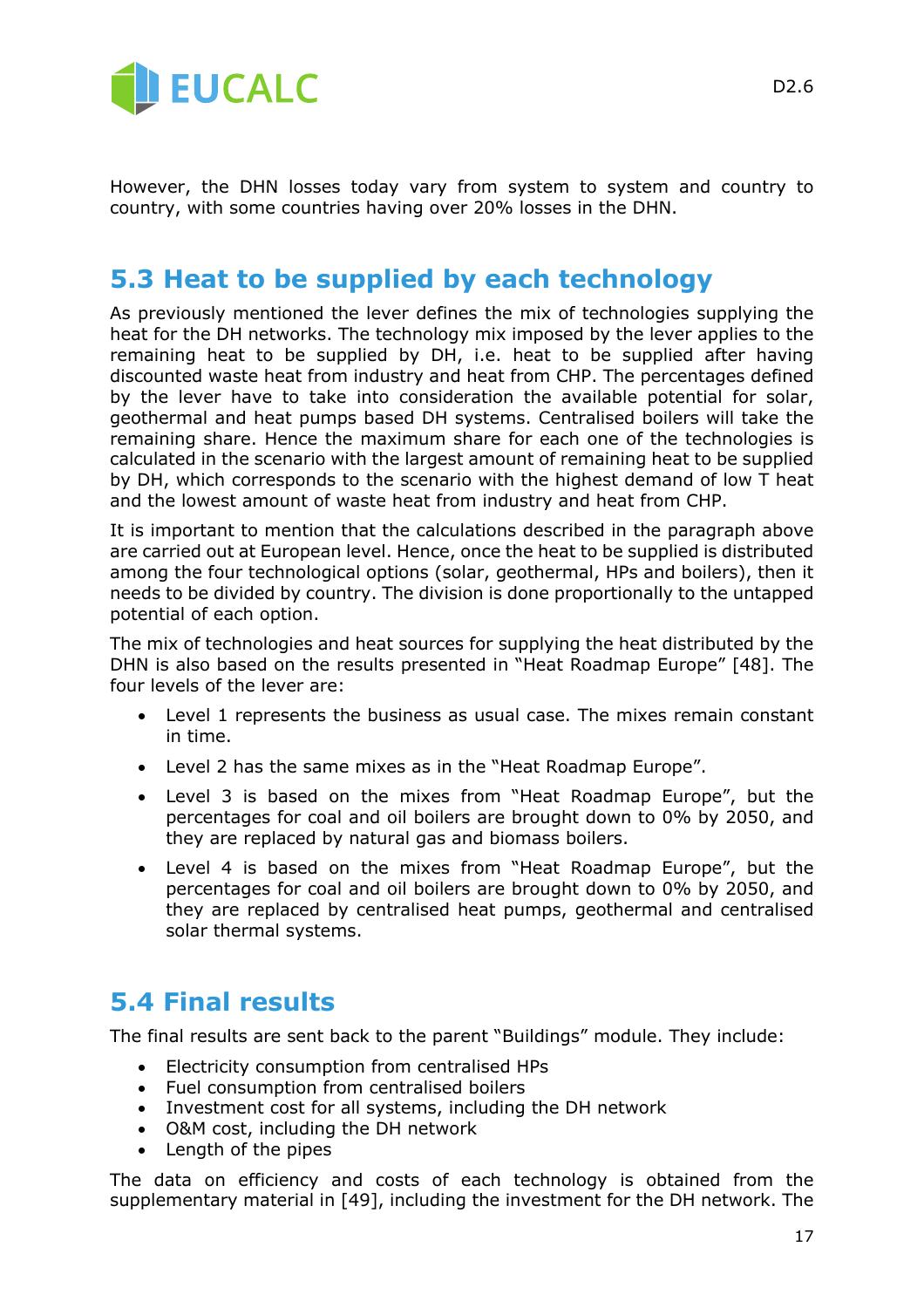

installed capacity for each technology is computed from the delivered heat, taking into consideration the capacity factor reported in Table 6.

The output on investment is expressed in terms of annualised investment cost, which is calculated from the total investment cost and the interest rate with the following formula, where *CinvT* is the total investment cost, *i* is the interest rate and *n* is the lifetime of the technology or infrastructure.

$$
C_{inv} = C_{invT} \frac{i(1+i)^n}{(1+i)^n - 1}
$$

The length of pipes for DH networks is based on a preliminary estimation for the network length  $(L<sub>dn</sub>)$  presented in [50]. The estimation considers the land area  $(S_z)$ , the number of buildings  $(n_b)$  and a topological factor (K). These parameters are unfortunately city-dependent, hence the city of Geneva is chosen as a representative city due to data accessibility (see Table 9 for further information on the parameters). Hence the following equation provides the length of the pipes, which combined with the heat demand density for the city of Geneva, provides the specific pipe length per heat demand: 118.3 m/MWh.

$$
L_{dn} = 2(n_b - 1)K \sqrt{\frac{S_z}{n_b}}
$$

| <b>Table 9:</b> Data for the city of Geneva [51] |                 |       |  |  |
|--------------------------------------------------|-----------------|-------|--|--|
| Data                                             | Unit            | Value |  |  |
| <b>Heat demand density</b>                       | $kWh/(year*m2)$ | 91.25 |  |  |
| Area                                             | km <sup>2</sup> | 35.2  |  |  |
| <b>Number of buildings</b>                       | -               | 378   |  |  |

## **6 Uncertainties and limitations**

This section presents the uncertainties and limitations of the data and methodology used for the development of the DH submodule.

The main uncertainty originates from the definition of the DH potentials. Unfortunately there is no study at European level that presents the DH potentials for each country. Hence the DH potentials are obtained from a large set of references, almost one reference per country, which are described in Table 3. This approach has a limitation: the definition of the potential is not the same in all references. The potential for DH depends on the heat demand density (kWh/m<sup>2</sup>). The potential is calculated by defining a threshold for the heat demand density above which the installation of DH networks starts to be economically attractive (e.g. 10 GWh/km<sup>2</sup> in Austria [12]). Hence the potential is calculated by summing the heating demands (space heating and hot water) of the buildings located in areas with a heat demand density higher than the chosen threshold.

On the methodological aspect, it might be considered a limitation the fact of having annual time resolution for the calculations. Working with a higher time resolution

18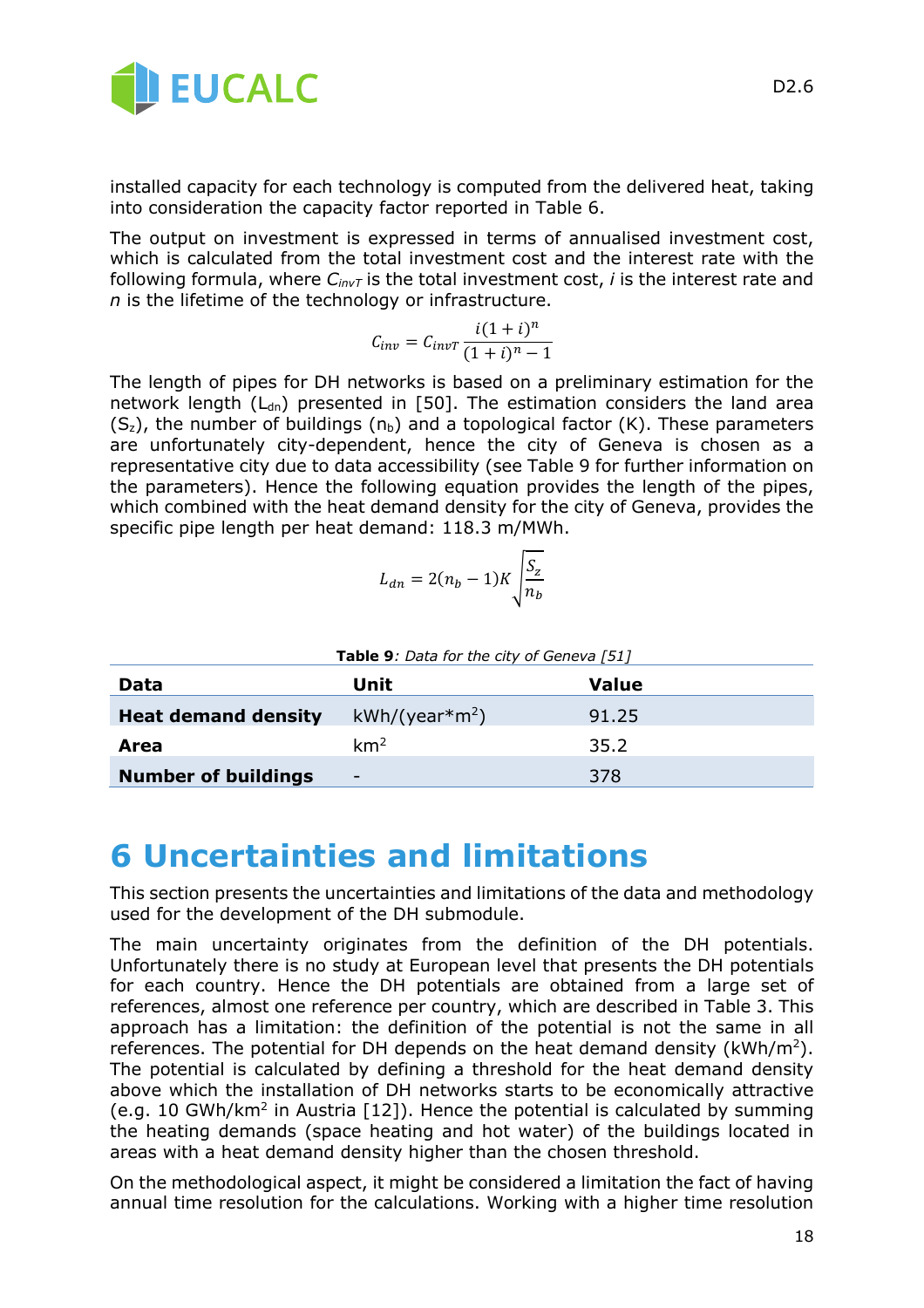

(e.g. seasonal, daily or hourly) provides more precision for the calculation of the installed capacity, since the seasonal and the daily variations in the demand and supply can be captured. Nevertheless, this limitation is overcome by using the capacity factors for each country for the calculation of the installed power. Capacity factors allow to make the link between the annual demand or supply and the installed capacity (see section 0 for further information).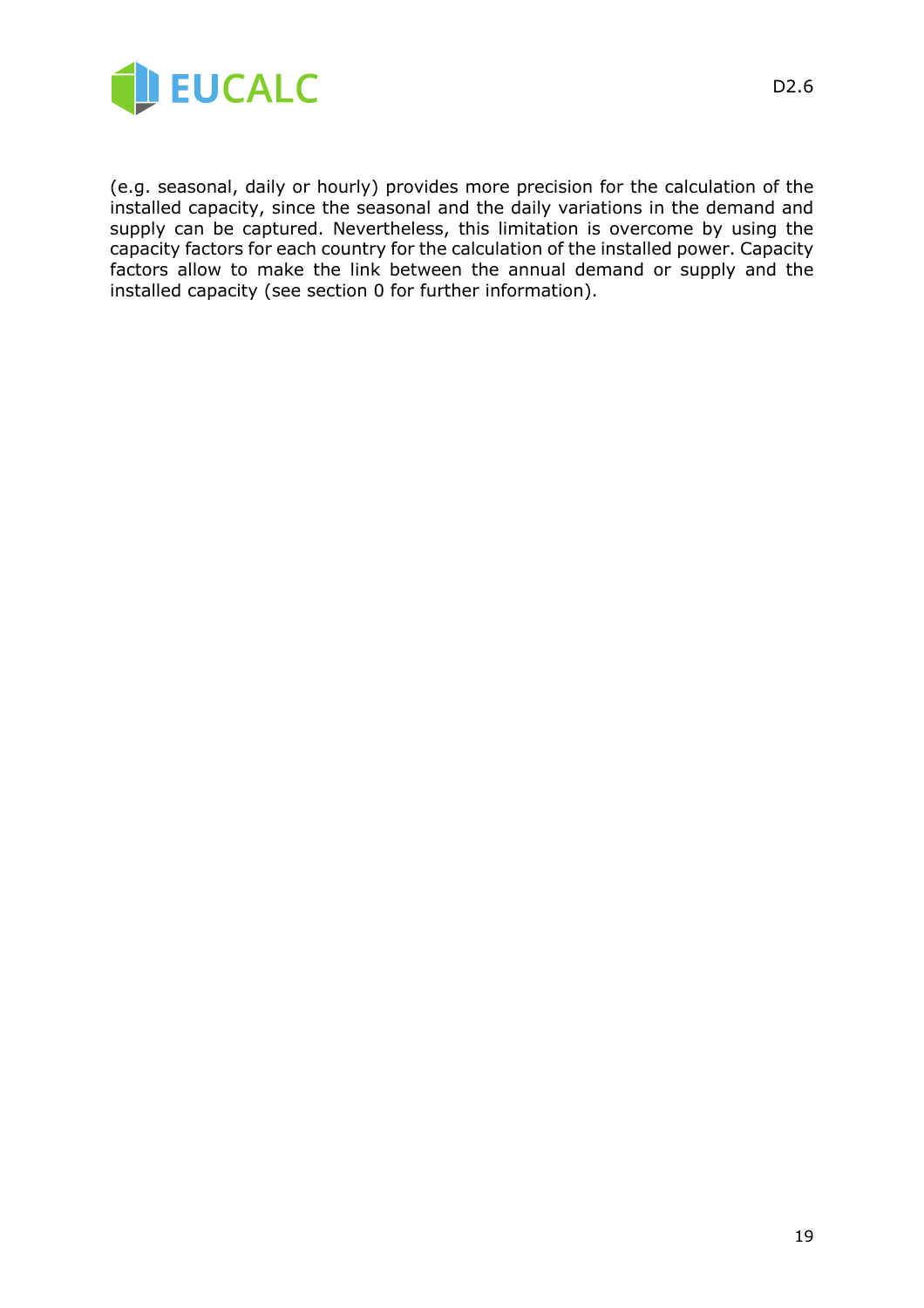



*Figure 3 - DH model structure, inputs and outputs.*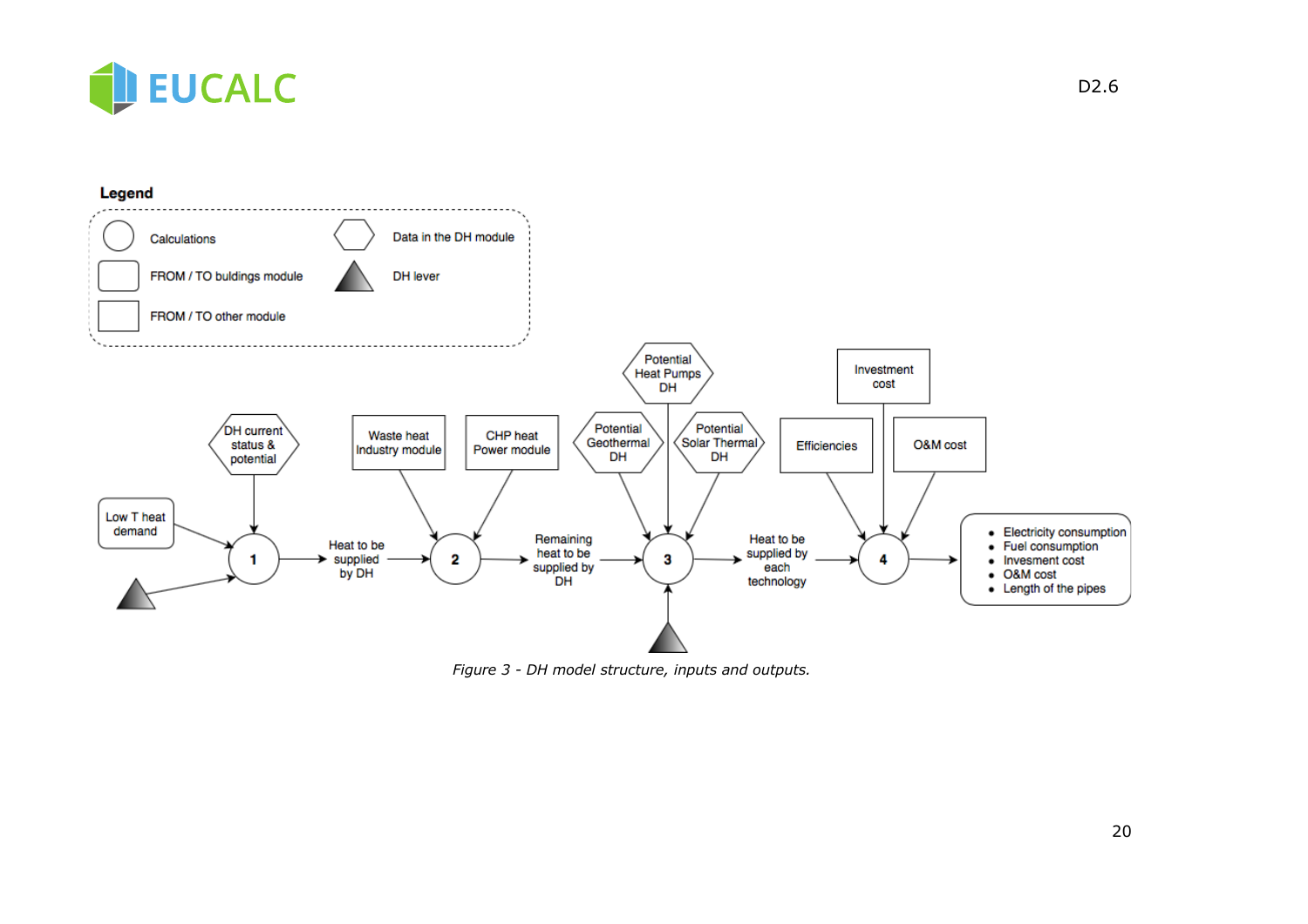

## **List of Tables**

| Table 1: Data by country on current low T heat demand, current and potential |  |
|------------------------------------------------------------------------------|--|
| Table 2: Data sources for current low temperature heat demand and DH share.8 |  |
|                                                                              |  |
|                                                                              |  |
|                                                                              |  |
|                                                                              |  |
|                                                                              |  |
| Table 8: DH shares at European level for the different lever positions  16   |  |
|                                                                              |  |

## **List of Figures**

| Figure 2 - Capacity factor as a function of the heating degree days from [36] 10 |  |
|----------------------------------------------------------------------------------|--|
|                                                                                  |  |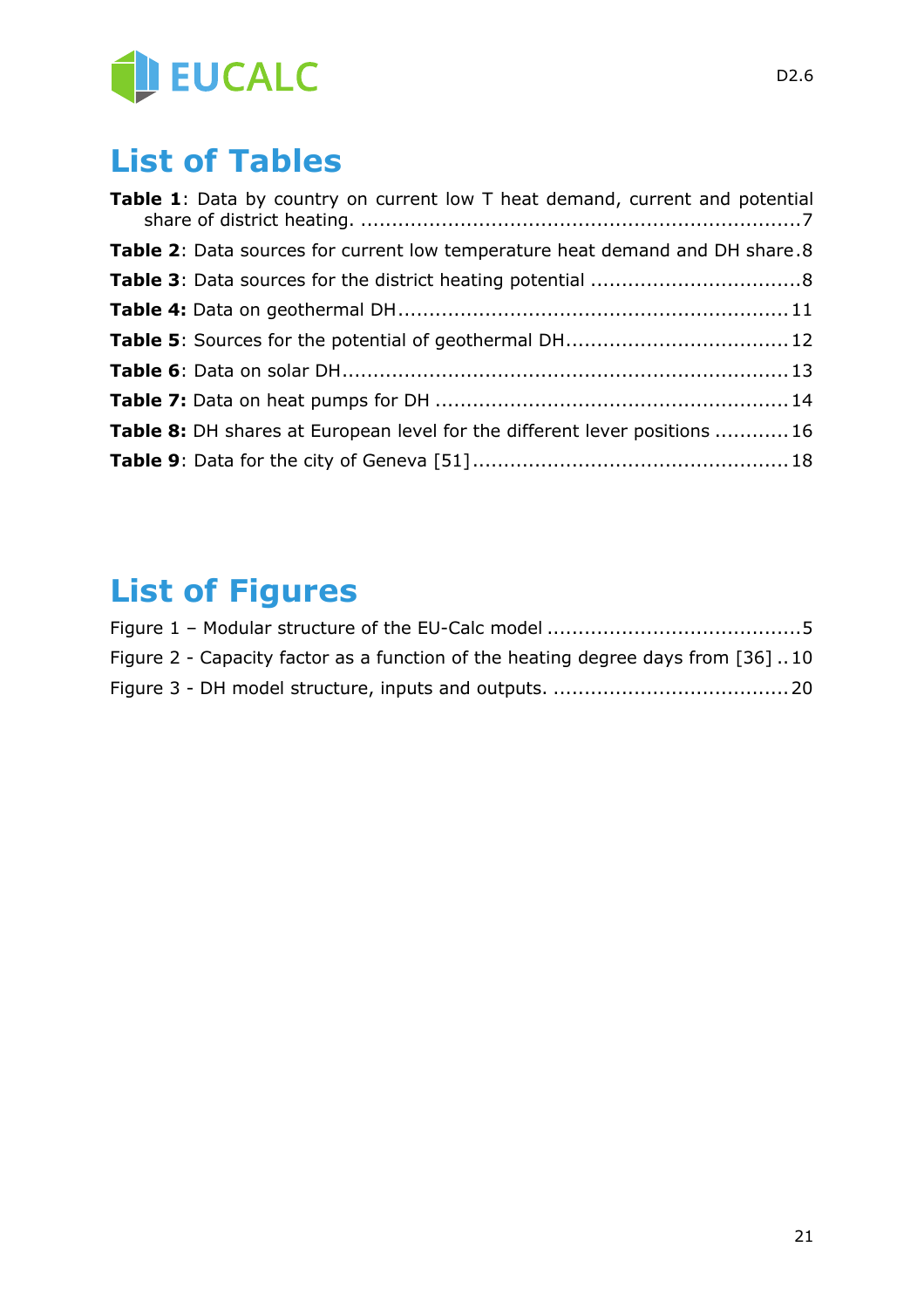# **EUCALC**

## **7 List of abbreviations**

- DH District heating
- DHN District heating network
- GHG Greenhouse gas emissions
- HP Heat pump
- CHP Combined heat and power
- COP Coefficient of performance

## **8 References**

- 1. 10 things you didn't know about heating and cooling [Internet]. [cited 2018 Sep 301. Available from: https://ec.europa.eu/energy/sites/ener/files/DG\_Energy\_Infographic\_heating andcolling2016.jpg
- 2. Enhanced Heating and Cooling Plans to Quantify the Impact of Increased Energy Efficiency in EU Member States. Translating the Heat Roadmap Europe Methodology to Member State Level. [Internet]. 2016. Available from: http://stratego-project.eu/wp-content/uploads/2014/09/STRATEGO-WP2- Executive-Summary-Main-Report.pdf
- 3. Pardo N, Vatopoulos K, Krook Riekkola A, Moya JA, Perez A. Heat and cooling demand and market perspective. Petten, The Netherlands: European Commission. Joint Research Centre Institute for Energy and Transport; 2012.
- 4. Swiss-Energyscope calculator [Internet]. [cited 2015 Sep 7]. Available from: http://calculator.energyscope.ch/
- 5. Assessment of the potential for high-efficiency combined heat and power generation and efficient district heating and cooling for the Czech Republic. Prague, Czech Republic: Ministerstvo Prumyslu a Obchodu; 2015 Dec.
- 6. Croatia. Heat Roadmap Europe. A low-carbon heating and cooling strategy;
- 7. Full Assessment of the Potential Use of High-efficiency Cogeneration and Efficient District Heating and Cooling Systems. Madrid, Spain: Ministerio de Industria, Energía y Turismo; 2016 Apr.
- 8. Armest MA. Las redes de calor y frío en Espana. Energética XXI. 2013 Jun;133.
- 9. Assessment of the National and Regional Potential for the Applicatin of Highefficiency Cogeneraitn and Efficient District Heating. Rome, Italy: Gestore Servizi Energetici; 2016 Dec.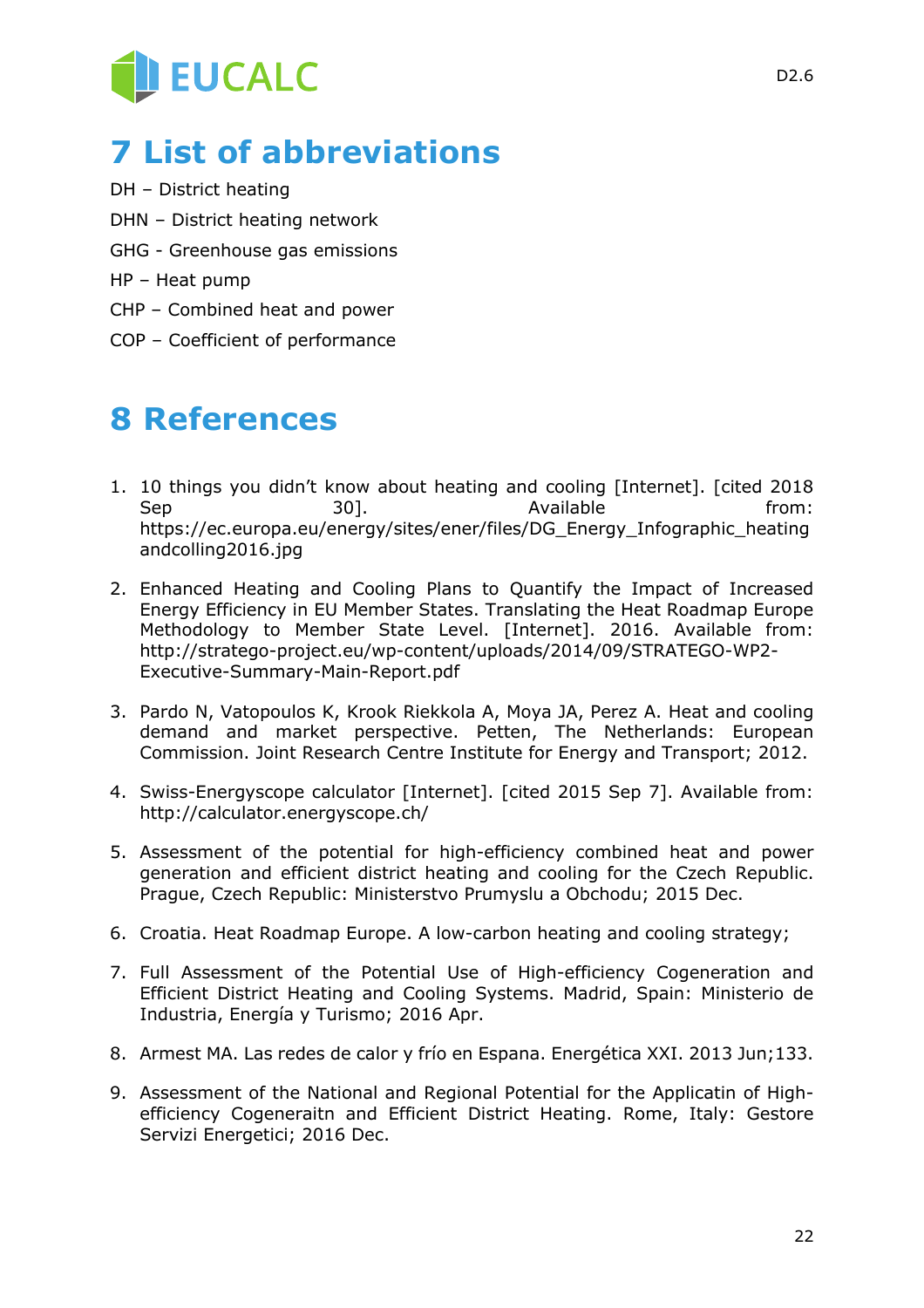

- 10. Friberg D, Brandsma E. Comprehensive assessment of the potential for exploiting high-efficiency cogeneration, district heating and district cooling. Eskilstuna, Sweden: Swedish Energy Agency; 2013.
- 11. Vainio T, Lindroos T, Pursiheimo E, Vesanen T, Sipilä K, Airaksinen M, et al. High-efficiency CHP, district heating and district cooling in Finland 2010-2025. Finland: VTT Technical Research Centre of Finland;
- 12. Büchele R, Kranzl L, Müller A, Hummel M, Hartner M, Deng Y, et al. Comprehensive Assessment of the Potential for Efficient District Heating and Cooling and for High-Efficient Cogeneration in Austria. Int J Sustain Energy Plan Manag. 2016 Jun 30;10:3–20.
- 13. A study of the potential for heating and cooling efficiency in the Brussels-Capital Region. Brussels, Belgium: Brussels Environmental Authority; 2015 Dec.
- 14. Strategy for district heating and cooling powered by cogeneration and waste energy. Wallonia, Belgium: Wallonia Public Service - DGO4; 2015 Dec.
- 15. Renders N, Aernouts K, Cornelis E, Moorkens I, Uljee I, Van Esch L, et al. Heat in Flanders. Boeretang, Belgium: VITO; 2015 Oct.
- 16. Comprehensive Assessment of the Potential for the Application of Highefficiency Cogeneration of Heat and Electricity and of Efficient District Heating and Cooling Systems in the Republic of Bulgaria 2016. Bulgaria: Ministry of Energy; 2016.
- 17. Santamaria M, Kavvadias K, Jakubcionis M. Cost-benefit analysis for the potential of high-efficiency cogeneration in Cyprus. Petten, The Netherlands: JRC Science Hub; 2016.
- 18. Egeskog A, Hansson J, Berndes G, Werner S. Co-generation of biofuels for transportation and heat for district heating systems—an assessment of the national possibilities in the EU. Energy Policy. 2009 Dec 1;37(12):5260–72.
- 19. Czech Republic. Heat Roadmap Europe. A low-carbon heating and cooling strategy;
- 20. A comprehensive assessment of the potential for the application of highefficiency cogeneration and efficient district heating and cooling in Demark. Denmark: Danish Energy Agency; 2015 Dec.
- 21. Distribution of population, by degree of urbanisation, 2014 (% of total population) Cities - Statistics Explained [Internet]. [cited 2018 Sep 30]. Available from: https://ec.europa.eu/eurostat/statisticsexplained/index.php?title=File:Distribution\_of\_population,\_by\_degree\_of\_urb anisation, 2014 (%25 of total population) Cities16.png
- 22. Rapport de la France en application de l'article 14 §1 et §3 de la directive 2012/27/UE relative à l'efficacité énergétique. French Government; 2015.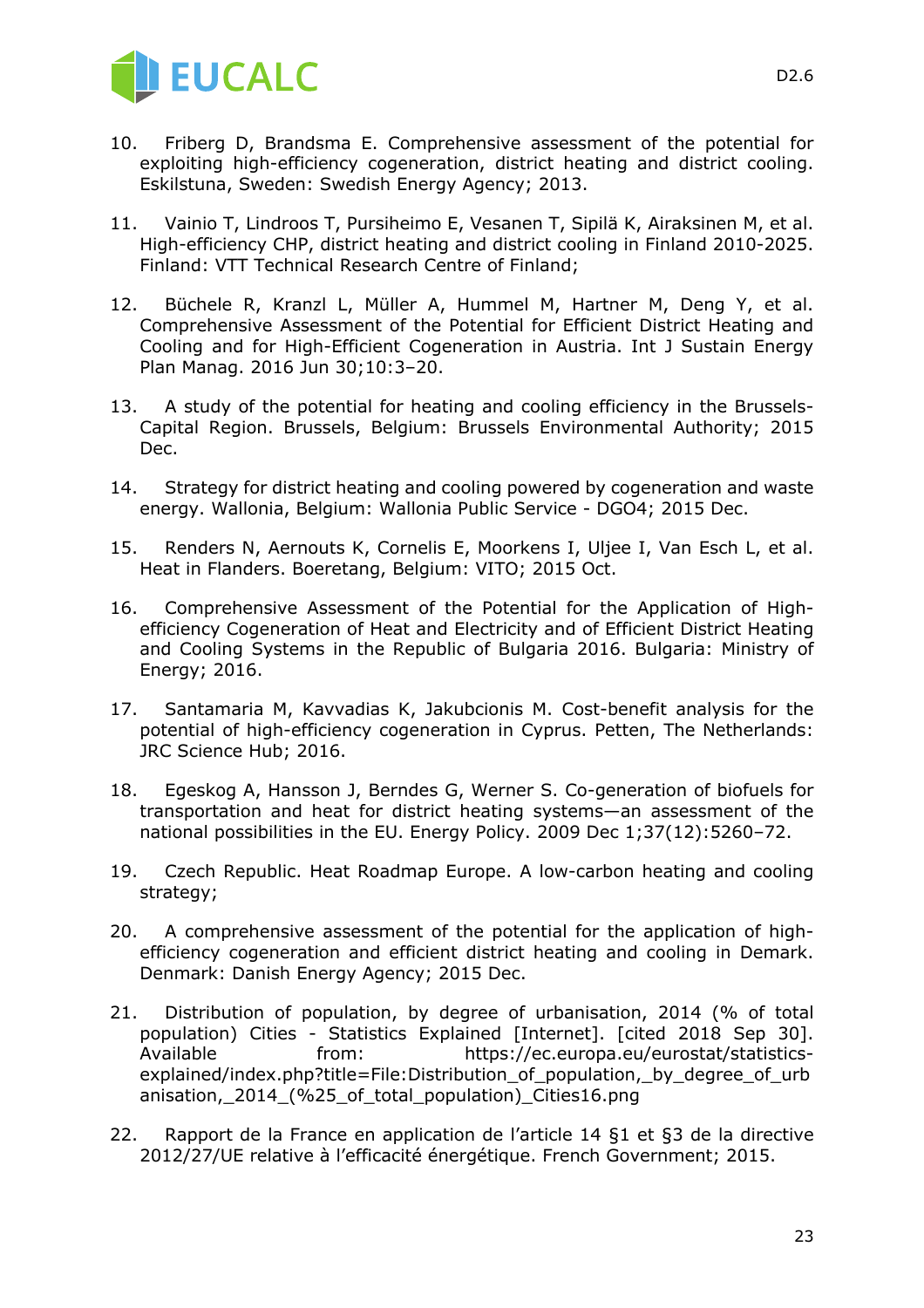

- 23. Wünsch M, Eikmeier B, Jochem E, Gailfuss M. Potential analysis and costbenefit analysis for cogeneration applications (transposition of the EU Energy Efficiency Directive) and review of the Cogeneration Act in 2014. Berlin, Germany: Federal Ministry for Economic Affairs and Energy; 2014 Jan.
- 24. Cost Benefit Analysis of the potential for High-Efficiency Cogeneration and Efficient District Heating & Cooling in Ireland. Ireland: Sustainable Energy Authority of Ireland; 2015 Dec.
- 25. Klobasa M, Steinbach J, Pudlik M. Assessment of the potential for the application of high-efficiency cogeneration and efficient district heating and cooling. Luxembourg: Ministry of the Economy; 2016 Aug.
- 26. Comprehensive assessment of the potential for the application of highefficiency cogeneration and efficient district heating and cooling in Poland. Poland;
- 27. Study on the Potential for High-efficiency Cogeneration in Portugal. Portugal: Instituto de Sistemas e Robótica; 2016 Dec.
- 28. Romania. Heat Roadmap Europe. A low-carbon heating and cooling strategy;
- 29. Economic and technical evaluation of the application of a central heat supply system in the SR and comprehensive assessment of the national potential for the application of a central heat supply system. Comprehensive assessment of the national potential for the application of high-efficiency cogeneration. Slovakia: Slovak Innovation and Energy Agency; 2015 Dec.
- 30. Finney KN, Zhou J, Chen Q, Zhang X, Chan C, Sharifi VN, et al. Modelling and mapping sustainable heating for cities. Appl Therm Eng. 2013 May 2;53(2):246–55.
- 31. Manrique de Lara M. Evaluación completa del potencial de uso de la cogeneración de alta eficiencia y de los sistemas urbanos de calefacción y refrigeración eficientes. Instituto para la Diversificación y Ahorro de la Energía.
- 32. Colmenar-Santos A, Rosales-Asensio E, Borge-Diez D, Blanes-Peiró J-J. District heating and cogeneration in the EU-28: Current situation, potential and proposed energy strategy for its generalisation. Renew Sustain Energy Rev. 2016 Sep 1;62:621–39.
- 33. Eicher H. Livre blanc Chauffage à distance Suisse. 2015 Jan 22; Bienne, Switzerland.
- 34. United Kingdom. Heat Roadmap Europe. A low-carbon heating and cooling strategy;
- 35. Honoré A. Decarbonisation of heat in Europe: implications for the natural gas demand. Oxford, UK: The Oxford Institute for Energy Studies; 2018 May.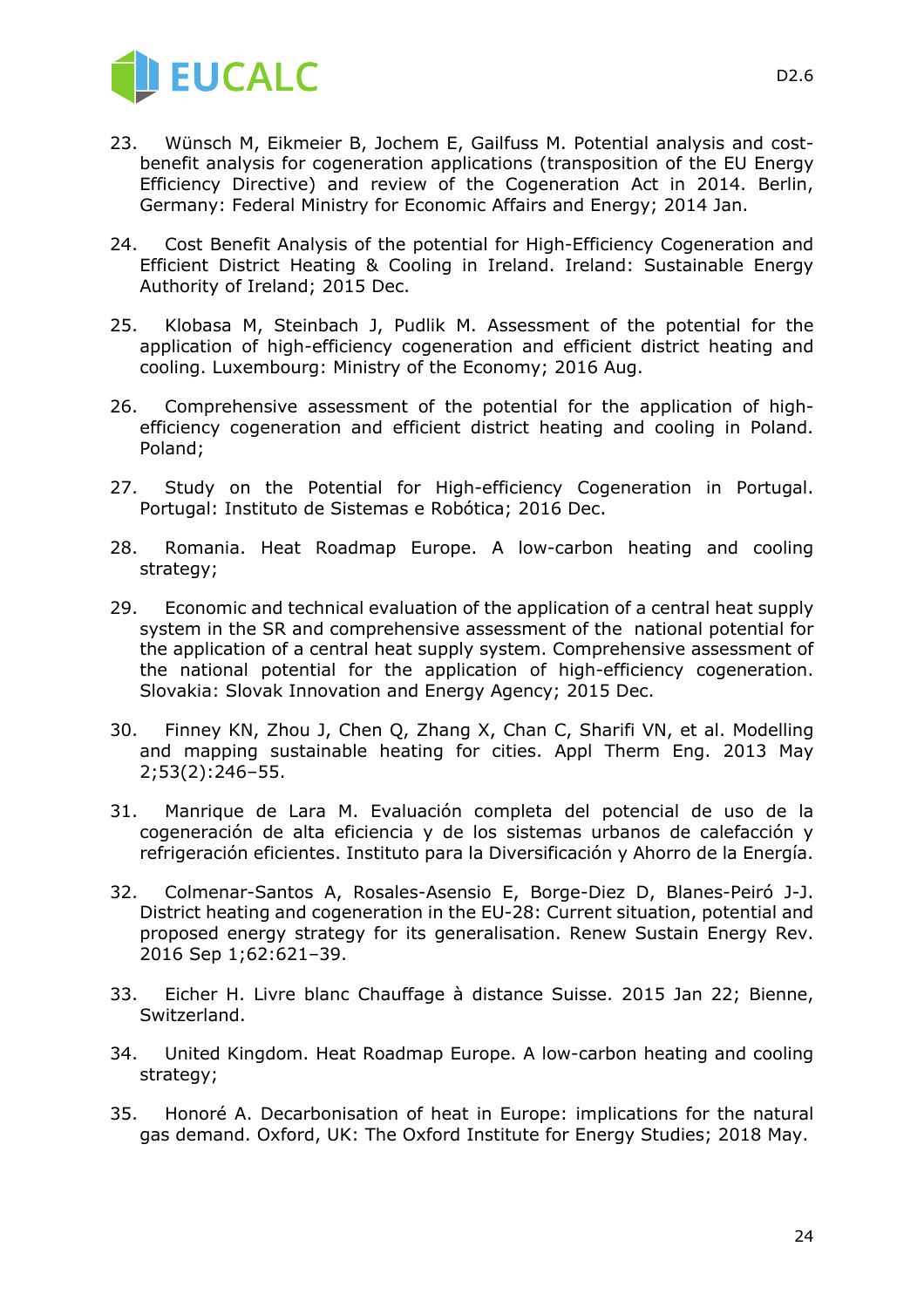

- 36. Energy statistics cooling and heating degree days (nrg\_chdd) [Internet]. [cited 2018 Sep 14]. Available from: https://ec.europa.eu/eurostat/cache/metadata/en/nrg\_chdd\_esms.htm
- 37. Dumas P, Bartosik A. Geothermal DH Potential in Europe. GeoDH; 2014 Nov.
- 38. Maljković D, Ragnar Guðmundsson J. Geothermal Energy Utilisation Potential in Croatia. Field and Study Visits' Report. [Internet]. Energy Institute Hrvoje Požar; 2017 Jun. Available from: http://www.eihp.hr/wpcontent/uploads/2017/07/Geothermal-Energy-Utilisation-Potential-in-Croatiafinal-report.pdf
- 39. Fytikas M, Arvanitis A. Geothermal Potential in South-East Europe [Internet]. 3rd Sout East Europe Energy Dialogue; 2009 Jun 18; Thessaloniki, Greece. The contract of the Available contract of the from: https://www.iene.gr/3rdSEEED/articlefiles/Session\_IX/Fytikas.pdf
- 40. Prognos AG. Die Energieperspektiven für die Schweiz bis 2050. 2012.
- 41. Trier D, Bava F, Kok Skov C, Stendorf Sorensen S. Solar District Heating. Trends and Possiblities. Characteristics of group-mounted systems for screening of land use requirements and feasibility. Copenhagen: International Energy Agency (IEA); 2018 Jun.
- 42. Luis. Plant database [Internet]. Solar District Heating. [cited 2018 Sep 13]. Available from: https://www.solar-district-heating.eu/en/plant-database/
- 43. Suri M, Huld TA, Dunlop ED, Cebecauer T. Photovoltaic Solar Electricity Potential. European Comissions - DG Joint Research Centre, Institute for Environment and Sustainability; 2006.
- 44. Dalenbäck J-O, Werner S. Market for Solar District Heating. Gothenburg, Sweden: CIT Energy Management AB; 2012 Jul. (Intelligent Energy Europe).
- 45. David A. Large heat pumps in European district heating systems. En+Eff 22nd International Trade Fair and Congress; 2016 Apr 20; Frankfurt.
- 46. Valor-analysis. Large heat pumps in district heating systems. 2016 Aug 29; Finnish Energy (Energiateollisuus Ry).
- 47. Connolly D., Mathiesen, B. V., Lund, H., Møller, B., Hvelplund, F. K., Sperling, K., et al. Heat Roadmap Europe: Inputs for Technical Modelling and Policy Recommendations. Aalborg Universitet; 2015.
- 48. Nijs W, Ruiz Castelló P, Hidalgo González I. Baseline scenario of the total energy system up to 2050. JRC-EU-TIMES model outputs for the 14 MS and the EU. 2017 Aug. (Heat Roadmap Europe. A low-carbon heating and cooling strategy).
- 49. Moret S, Codina Gironès V, Bierlaire M, Maréchal F. Characterization of input uncertainties in strategic energy planning models. Appl Energy. 2017 Sep 15;202(Supplement C):597–617.